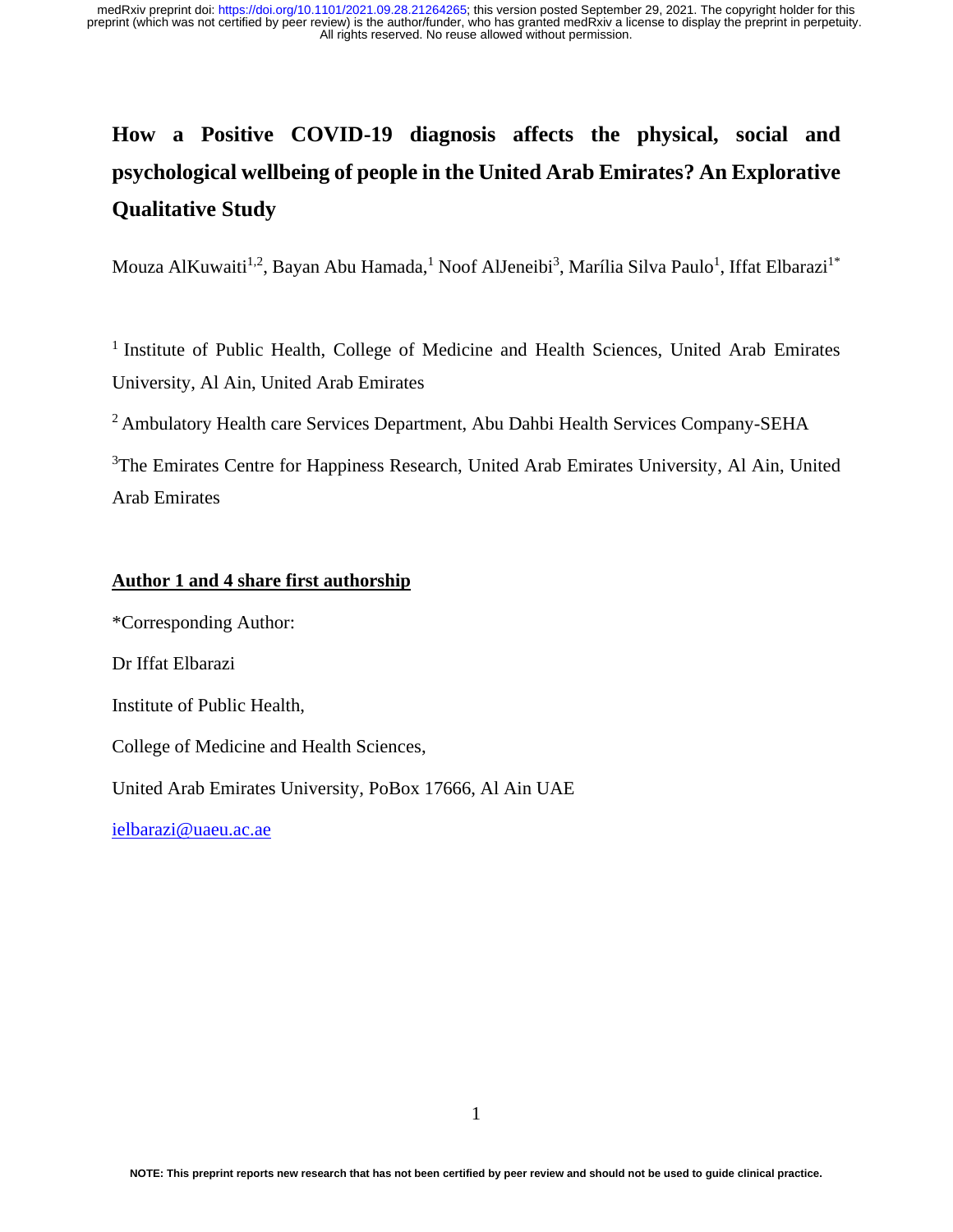#### **Abstract (max 250 words)**

**Purpose:** Exploring the effect of COVID-19 diagnosis on the individual has not been explored through an exploratory qualitative approach. This study aims to explore the physical, social, and psychological impact of the diagnosis on the individual through online interviews.

**Method**: A qualitative study approach using online interviews was conducted. A sample of 30 participants of different age groups, gender, and nationalities were interviewed to explore the impact of a positive COVID-19 diagnosis on their physical, mental, social, psychological health, and lifestyle practices. An interview guide was created based on coping strategy model and conceptual framework of coping strategies. All interviews were recorded then transcribed after obtaining written consent from participants. Ethics approval was obtained from the United Arab Emirates Social Science Ethics Committee. NVIVO software was used for thematic analysis based on both identified coping models to highlight the most important feelings and emotions, family support, and changes in lifestyle that may impact the COVID-19 patient and family. Researchers identified the themes separately and then verified themes in one meeting.

**Results:** Major themes include the physical effects, social effects, psychological effects, spiritual effects, and lifestyle effects. Emerging themes include coping mechanisms, trust in authorities and health care system, appreciation of the role of the government, conspiracy theories, and media roles. Those who had a positive infection towards the end of 2020 and in 2021 described having fewer negative emotions and better psychological resilience.

**Conclusion:** The findings of this study indicate that people diagnosed with COVID-19 have perceived a very good support in terms of their physical health from the government and health authorities, but require social, psychological, and educational support during the infection period and post-recovery.

**Keywords**: COVID-19, lifestyle changes, physical effects, psychosocial effects, qualitative methods, social impact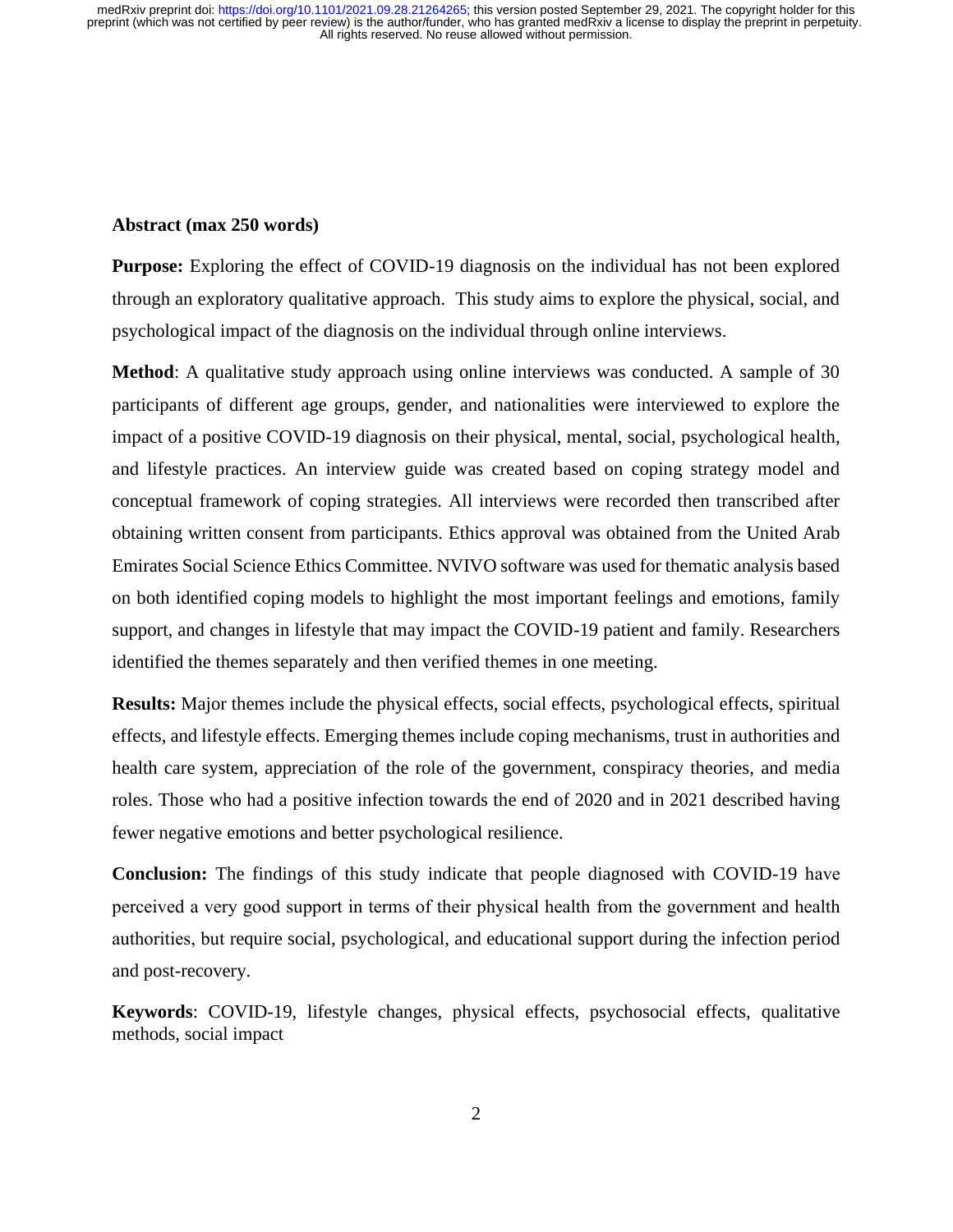# **How a positive COVID-19 diagnosis affects the physical, social and psychological wellbeing of people in the United Arab Emirates? An Explorative Qualitative Study**

# **Background**

People around the world are testing positive for SARS-CoV-2, after one year and a half of the beginning of the pandemic around 300 to 400,000 are being diagnosed daily (Worldmeter.com 2021). The world population is seeing unprecedented changes in their daily lives that can affect their occupation, income, and their health. These challenges by themselves can be stressful, overwhelming, and cause strong emotions in adults and children (Arora et al. 2020; Johal 2009; Stamu-O'Brien et al. 2020; Vindegaard and Benros 2020). On top of these stressors, when a person realizes the diagnose of COVID-19 the increment of all this stress and mixed emotions is believed to be exponential for the person itself and the family members and friends. Viruses being unseen, cause psychological distress including fear, denial, and anxiety in the general population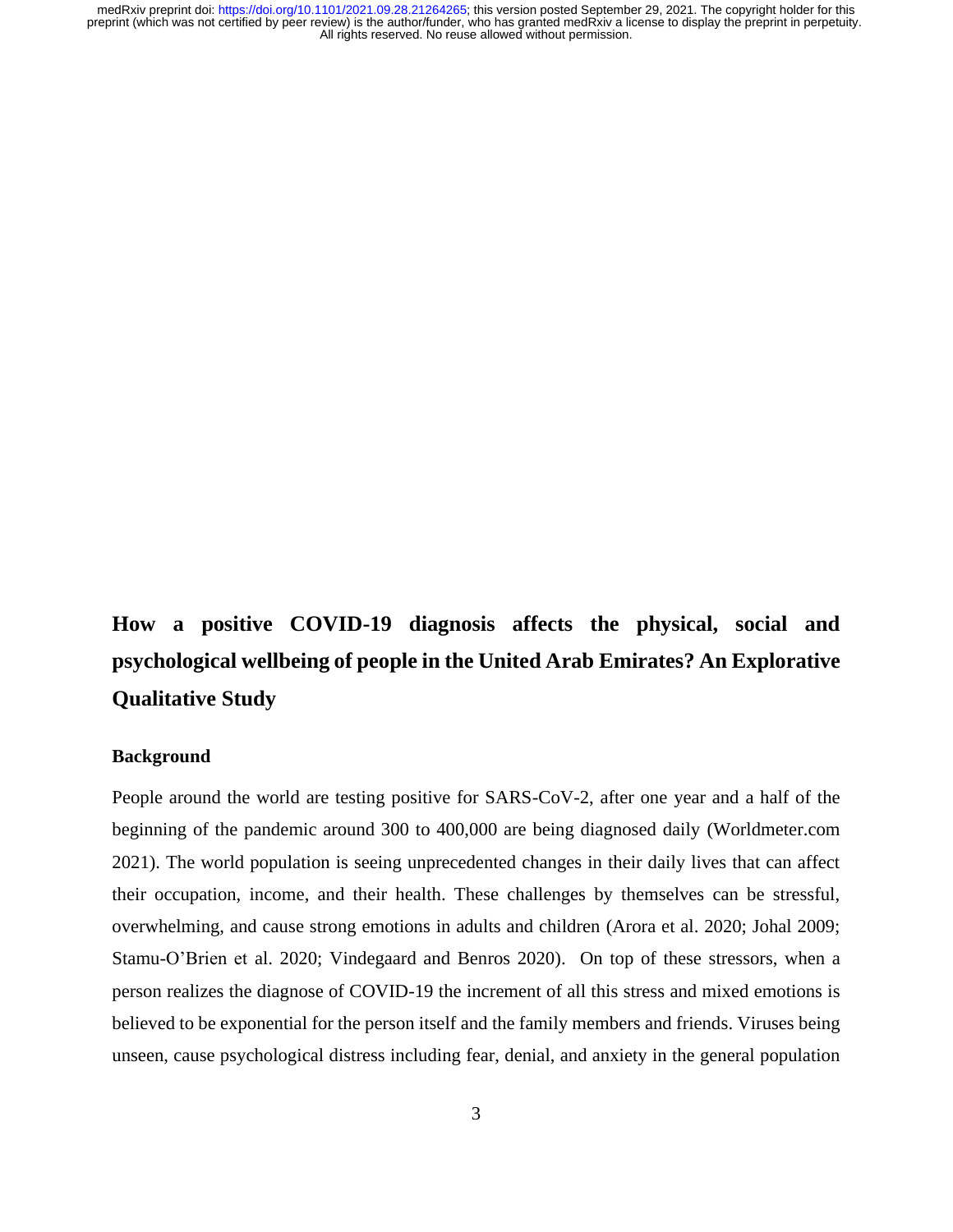(Pappas et al. 2009). A study conducted in Japan demonstrated that close contacts with COVID-19 patients (family and friends) suffer from high psychological distress suggesting that the establishment and implementation of mental health and psychosocial support measures tailored to family and close relatives and friends of COVID-19 patients are warranted (Tanoue et al. 2020).

During the past year, so many studies focused on the mental health of the general population and the effect of the pandemic on communities and certain groups (Ghosh et al. 2020; Guo et al. 2020; Hossain et al. 2020; Pimenta et al. 2020; Semo and Frissa 2020; Stip, Mugaddam, and Amiri 2020). Studies linked the changes of lifestyle including social isolation, online learning, and strict lockdowns on people's mental, social and physical health (Munasinghe et al. 2020; SK et al. 2020). A recent systematic review found that two studies only conducted on COVID-19 patients found a high level of post-traumatic stress symptoms (PTSS) and a significantly higher level of depressive symptoms. Patients with preexisting psychiatric disorders reported worsening of psychiatric symptoms (Vindegaard and Benros 2020). Among the reported psychological distress caused by COVID-19, there is loneliness; anxiety, panic, PTSS, stigma, obsessive behaviors, burnout, hoarding, paranoia, substance abuse and depression, outbursts of racism, stigmatization, and xenophobia against particular communities are also being widely reported.

A qualitative study of the psychological experience of COVID-19 patients during hospitalization conducted in China discussed five main areas affecting patients with COVID-19: attitudes toward the disease (fear, denial, and stigma); stress due to the nature of the disease, quarantine measures, and concerns regarding the health of family members; physical and emotional responses, like lifestyle changes in diet, sleep, and behavior; supportive factors included psychological adjustments, medical care, and family and social support: and finally, gratitude through the cherishing of life, family, bravery, and tenacity (Sun et al. 2021). Many studies have explored the effect of the pandemic on the mental health of general and specific populations. However, so far exploring the effect and the impact of the COVID-19 diagnosis on the individual and the experience of the infected person has not been explored through an exploratory qualitative approach in the United Arab Emirates (UAE).

The UAE is considered a relatively young country (50 years old) that emerged from the federation of seven emirates. The country has one of the most competitive health systems in response to its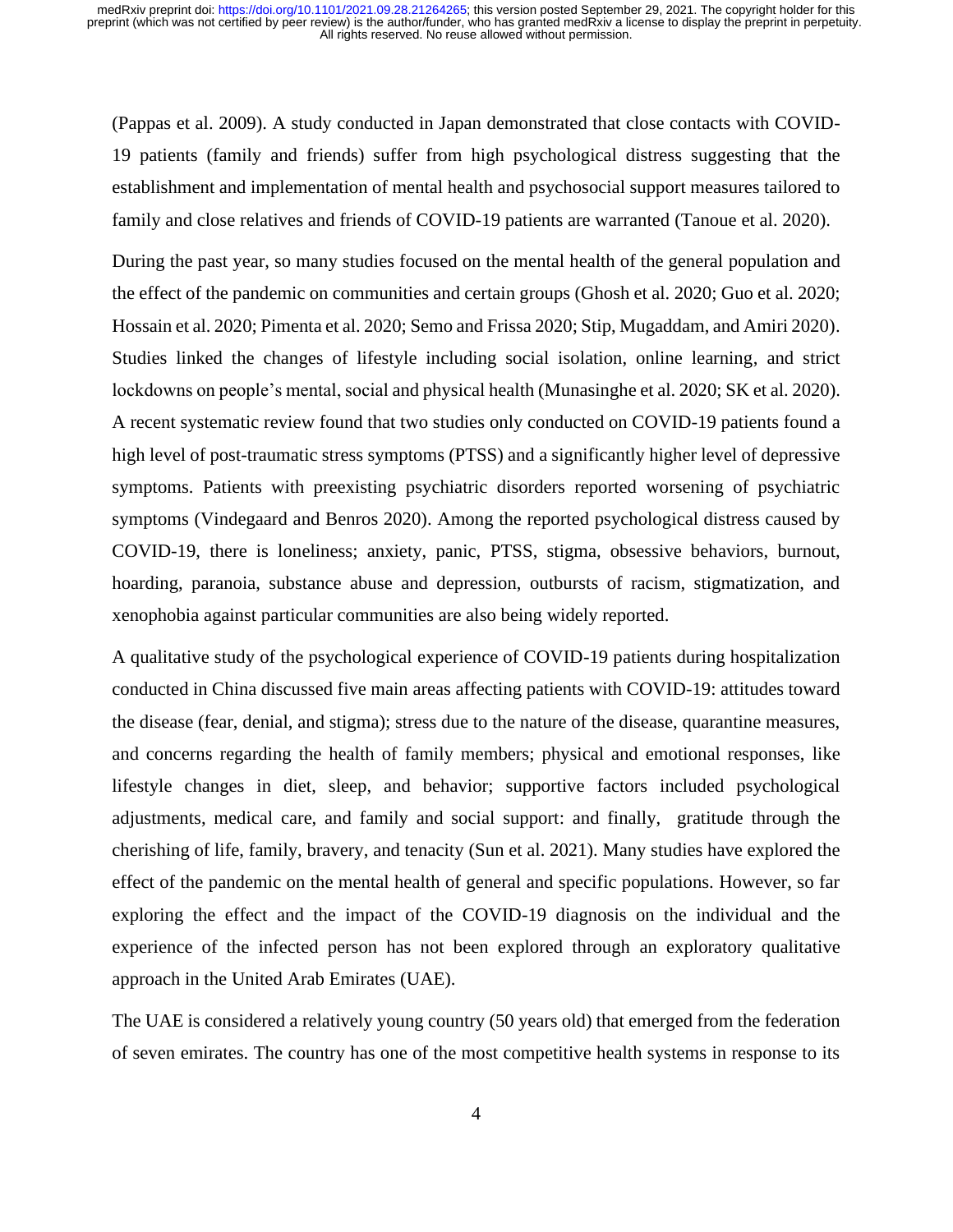unique population (Paulo, Loney, and Lapão 2017). The population is considered unique, although similar to other neighboring countries, as from the 9.7 million people (2019), 87% were expatriates and there is a bigger proportion of males (69%) compared to females (31%) (Dubai Online n.d.). Another characteristic of the UAE population is the relatively young population, where 84.3% are in the age group of 15 to 64 years old (Dubai Statistics Center 2020; Statistics Center of Abu Dhabi 2019; World Bank 2020).

To provide an overview of the mental physical and social effects and complications of COVID-19 infection among patients in the UAE it is highly important to explore patients' experiences through a qualitative approach, which allows us to best understand patients' feelings, experiences, and differences. The conceptual framework of coping and coping strategies framework will be used as the foundation for our interview process. This study intends to contribute significantly with complementary data for the quantitative research, helping policymakers to understand the patients' needs and complimenting the impressive epidemiologic research that has been done in the country on this specific topic.

To explore the physical, mental, and psychosocial impact of a positive COVID-19 on UAE residents.

# **Method**

This study is being reported according to the COnsolidated criteria for REporting Qualitative research) (COREQ) (Tong, Sainsbury, and Craig 2007).

The study used a qualitative approach using online face-to-face interviews. Snowballing and convenience sampling was used to identify residents who have had a COVID-19 infection during February 2020 and April 2021. A Sample of 28 participants, 25% males and 75% females, of different age groups (23-60) and different nationalities (50% Emiratis) were interviewed. An interview guide was created based on (Lazzarus and Folkman 1984) (Lazzarus and Folkman 1984) Coping strategy model and (Burr & Klein 1994) conceptual framework of coping strategies.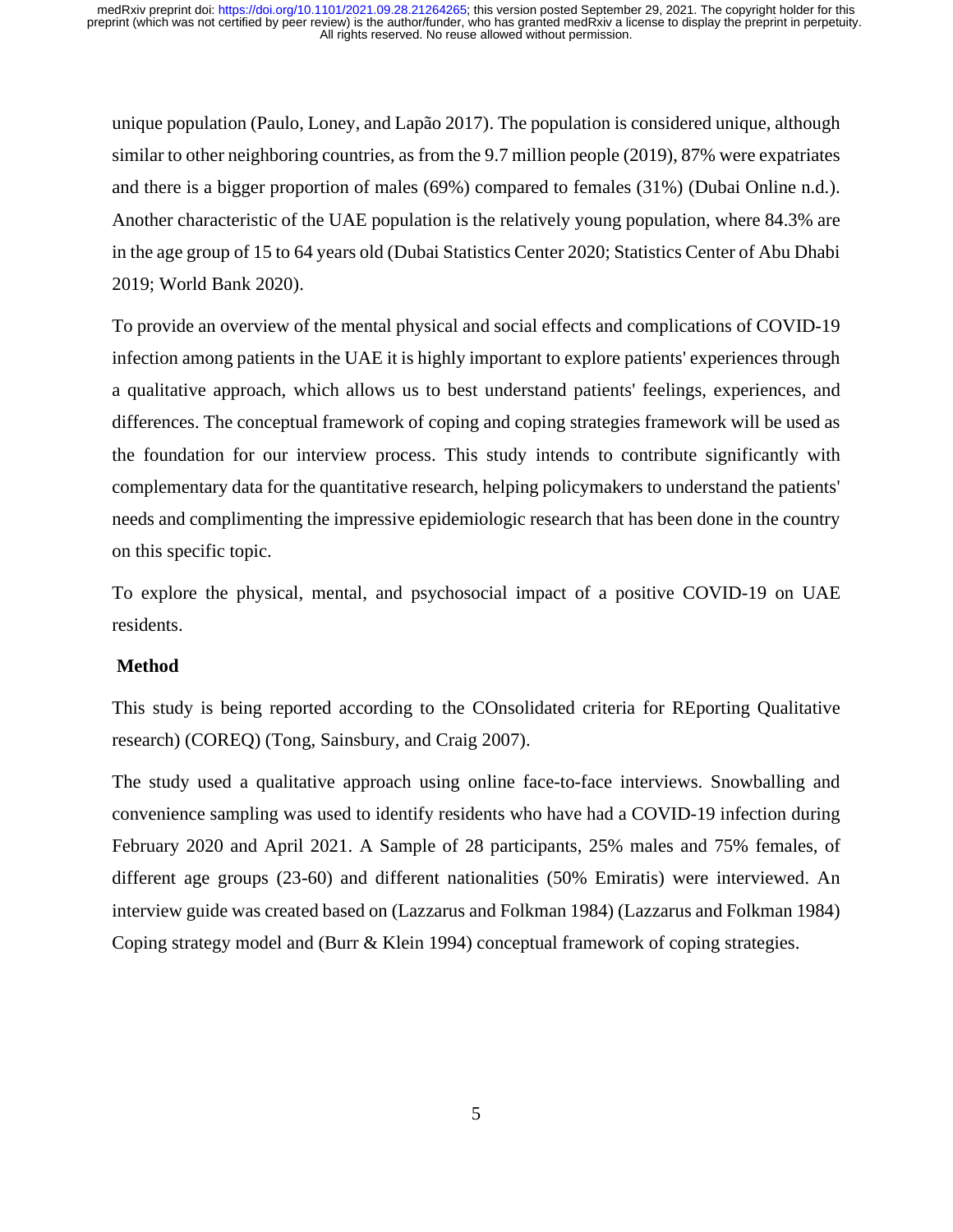# **Research team and reflexivity**

## *Personal characteristics*

#### *Interviewer characteristics*

IE, an experienced qualitative researcher and the principal investigator (PI), trained two research assistants (BH and MAL) in conducting interviews and in identifying themes. One research assistant holds a master's in public health (MPH) and another is a MPH student and a MBSS graduate, the PI holds a DPH in qualitative research methods. The PI has supervised the entire process of the interviews.

#### *Relationship with participants*

## *Relationship established*

Participants were recruited randomly from the community after we advertise through WhatsApp that we are recruiting. After few people responded we started asking them to identify and recommend other participants from their circle.

# *Participant knowledge of the interviewer*

Few of the participants were known to at least one of the researchers. However, all participants received assurance of confidentiality and privacy. We made sure to assign the known participants to one of the researchers who do not know have acquaintance with.

# *Participants characteristics and sample size*

Participants were UAE residents, who have had a positive COVID-19 diagnosis and who have recovered between the period of February 2020 and April 2021. Around 50 participants were invited only 28 agreed to participate. We tried to have a representation of both genders, different nationalities, and age groups.

## **Study design**

## *Theoretical framework*

The study used a qualitative inductive approach using online face-to-face interviews through zoom or MS teams based on the participants' preference.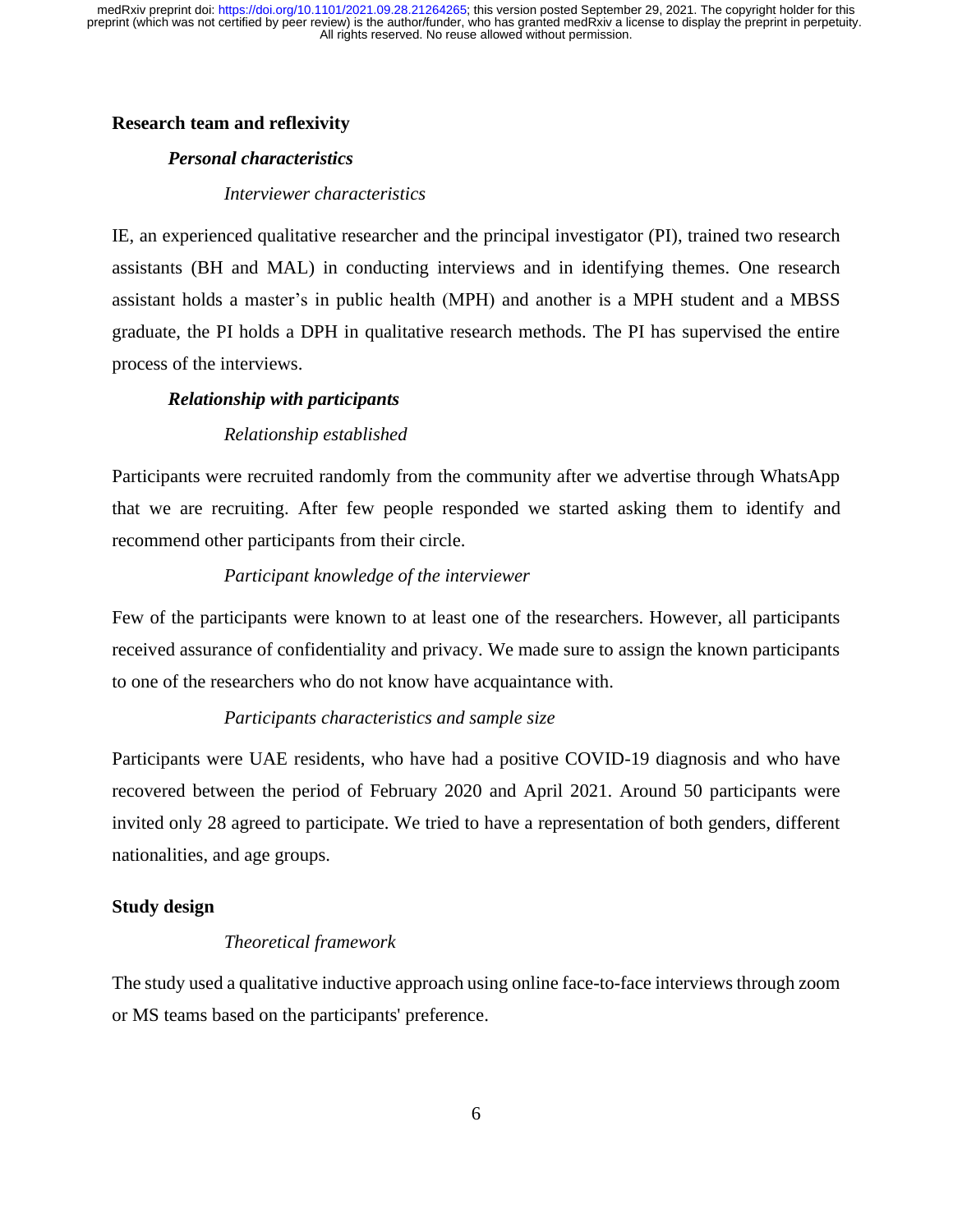An interview guide was created based on (Lazzarus and Folkman 1984) Coping strategy model and (Burr & Klein 1994) conceptual framework of coping strategies. The main PI developed the interview guide. The other research team members reviewed and piloted the interview guide. One of the researchers has had COVID-19 herself and has a background in psychology (NAJ). She reviewed the interview guide and added questions that were related to social impact.

#### *Participant selection*

#### *Sampling*

Snowballing and convenience sampling was used to identify residents who have had a COVID-19 infection. Participants were identified through WhatsApp via contacts and then via the snowball technique.

#### *Method approach*

Participants were approached by phone and via WhatsApp. Only those who agreed to participate through zoom or teams were provided a written consent form were included in the study. All interviews were audio-recorded and then transcribed. Most of the interviews were conducted in Arabic then transcribed and translated. NVIVO qualitative analysis software was used to help in identifying and organizing themes.

#### *Setting*

All interviews were conducted online due to the COVID-19 restrictions. Ethics approval was obtained UAEU Social Science Ethics Committee Approval number: ERS\_2021\_7264.

# *Data collection*

# *Interview guide*

The interview guide was developed in both Arabic and English language with questions exploring the mental, social, psychological, and lifestyle impact of a positive COVID-19. The interview guide was reviewed by the research team who agreed on the final questions and concepts to be addressed through interviews. Piloting for the interview guide was conducted with five participants working in the health care field and are included within the main sample reported.

All participants received full information about the study aims goals, the possibility to withdraw from the research at any time, and confidentiality. Interviews were conducted by trained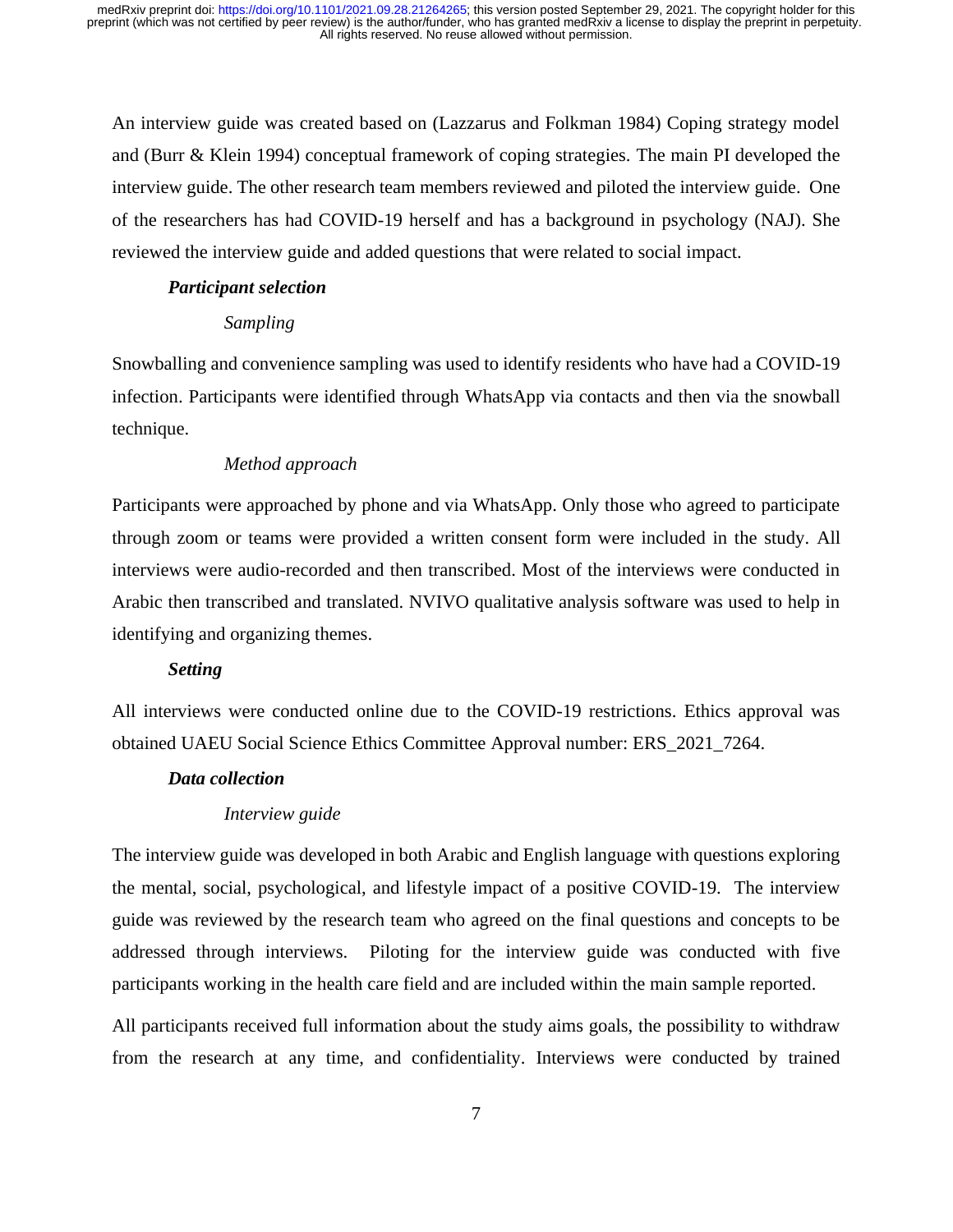researchers in qualitative interviews in both Arabic and English based on the participants' preferences.

## *Repeated interviews*

All interviews were conducted once and are reported

# *Audio/visual recording*

All interviews were recorded then transcribed after obtaining written consent from participants. A research assistant collected all recordings, transcribed them, and translated them from Arabic to English. All interviews were imported to NVivo 12 for analysis and coding.

# *Duration*

Each interview lasted between 40-60 minutes.

# *Data saturation*

Data saturation was reached after interviewing 15 participants however we decided to keep interviewing participants to ensure we have a wide variety and more representation of the UAE community.

#### *Transcript returned*

To ensure researchers' reflexivity and to reduce bias some of the interviews were transcribed and returned to few participants for review and approval. Participants showed no concerns and were happy with transcribed words.

#### **Analysis and findings**

## *Data analysis*

# *Number of data coders*

Framework thematic analysis was performed. A Thematic tree was created to highlight the most common themes (Figure 1). IE and MSP have revised the transcripts of the interview for triangulation. The research team was given training by the PI on how to extract themes. After all, researchers extracted their themes. IE, MA, MSA agreed on final themes.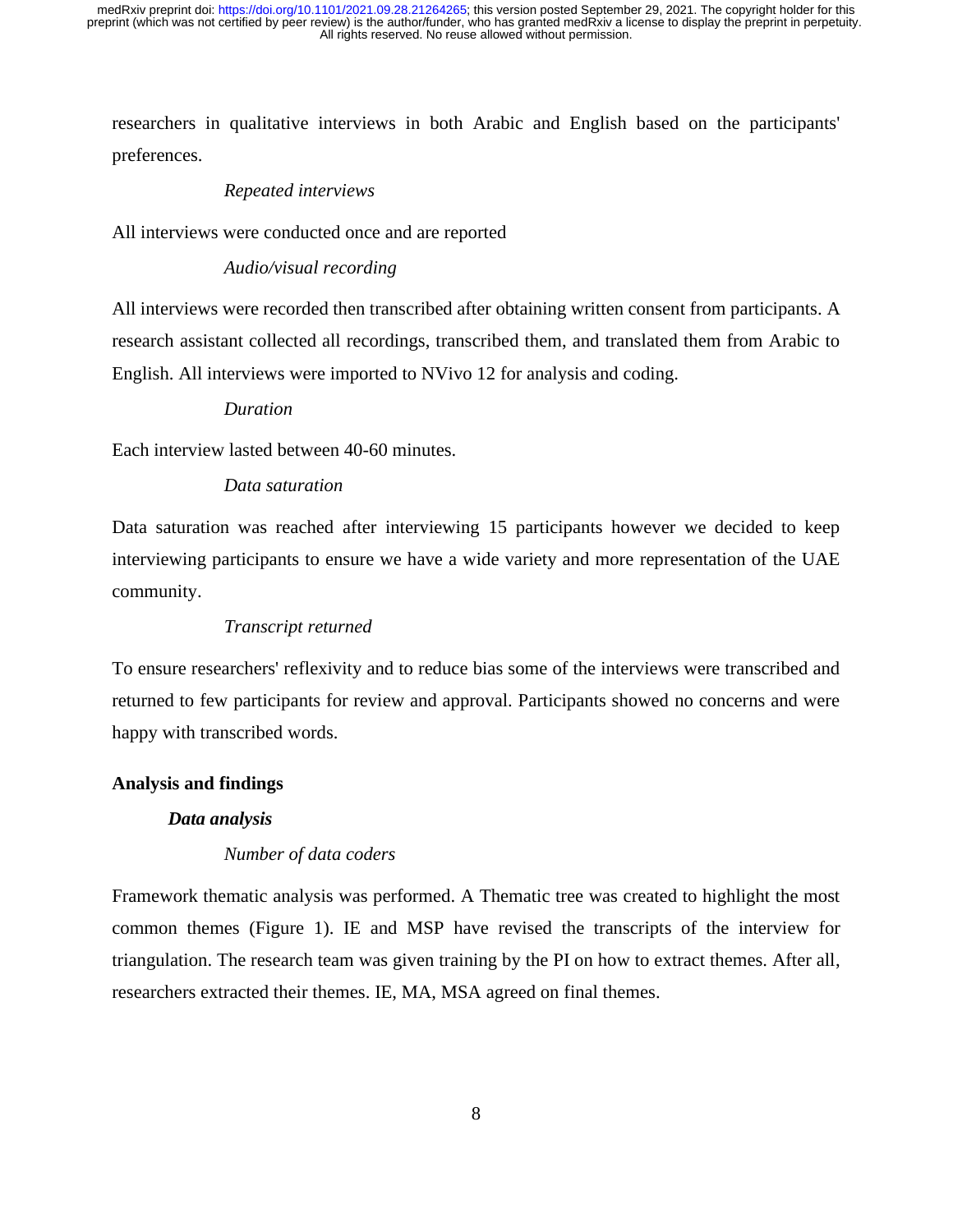# *Description of the coding tree*

The interview guide was divided into questions related to the physical, social, mental, lifestyle, and spiritual effects of a COVID-19 positive diagnosis on the participant. The coding was based on these five main effects explored.

# *Derivation themes*

Themes derivation was based on the reported effects as described by participants (physical was based on what participants reported, social included the impact of direct family, friends, and social relations. Mental included the impact on psychological status during and post COVID-19 and returning to normal life. Lifestyle changes included impact on the use of a supplement, diet, sleep, and exercise. The last part was the impact on spiritual god, fear of death, and how that impacted on the beliefs and spiritual actions.

# *Software*

All interviews were imported to NVivo 12 for analysis and coding. Thematic analysis using Braun & Larks 2006, six steps process was performed. The themes derived are presented in Figure 1, coded by main categories, and are presented according to their section by category. All effects were divided into the negative and the positive effect of the COVID-19 on the person's status.

# *Findings*

Findings are classified based on the themes extracted from the interviews (Figure 1). Major themes are reported in Table 1, while identified and emerging themes are presented in Table 2. Major themes include the physical effects, social effects, psychological effects, spiritual effects, and lifestyle effects. Emerging themes include coping mechanisms, trust in authorities and health care system, appreciation of the role of the government, conspiracy theories, and media roles.

# *Physical effects*

The majority of the participants had mild symptoms, from tiredness, and fatigue, loss of smell and taste, fever, and body aches. They have tried to motivate themselves, that even with their symptoms, they had to stay positive because they believe that their mindset can affect their physical well-being. Some feared more complications, and worsening of symptoms, awaiting hospitalization.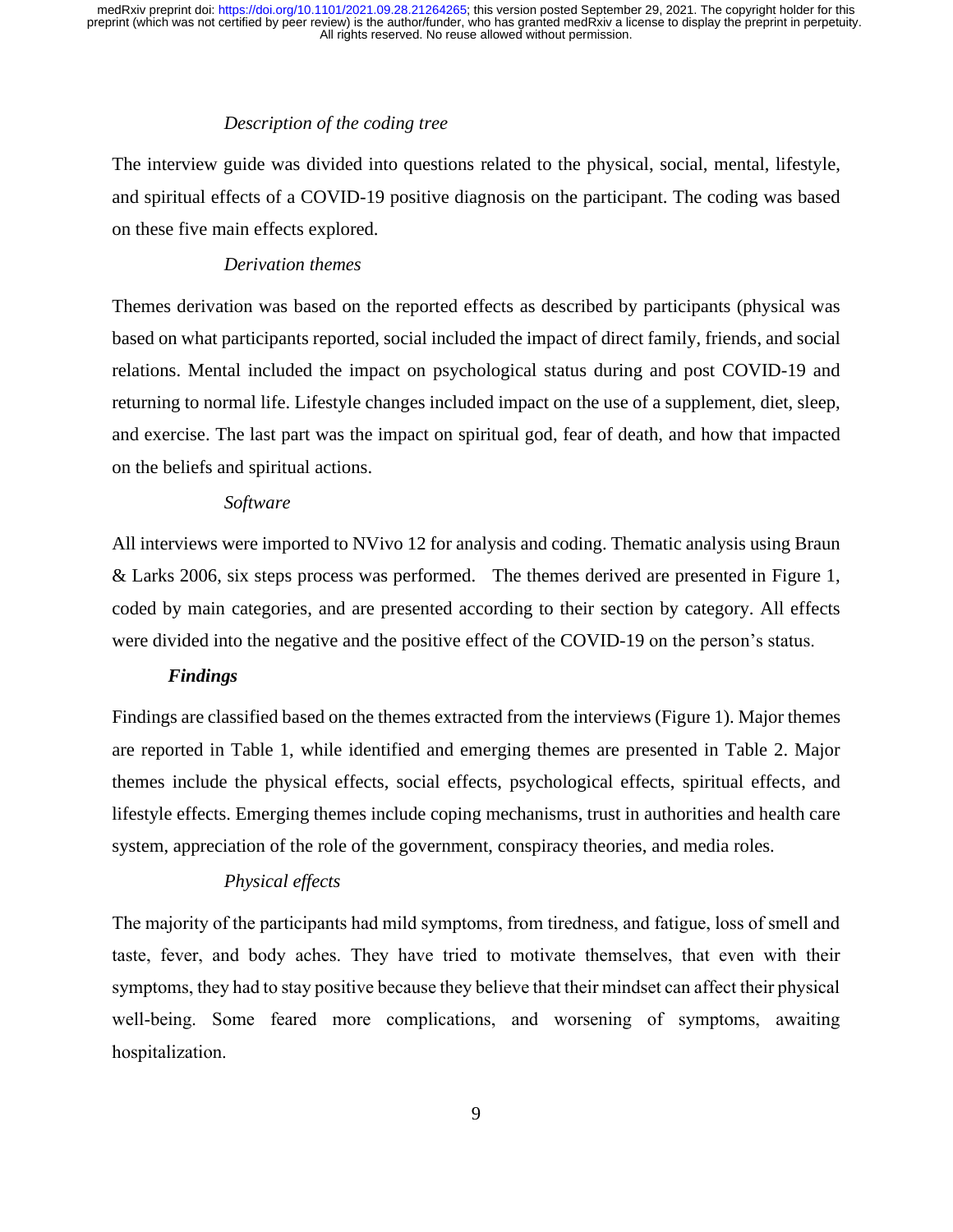Some participants realized that the vaccine is protective, and have helped reduce the severity of the symptoms, especially the ones who took the two doses of the vaccine.

Most of our participants did not need hospital or experienced prolonged serious effects. Although so many have mentioned that they did not regain their normal smell of taste sensations. Some stated that the COVID-19 has impacted their general health and they have not regained their full strength. Three participants referred to some effects such as hair loss and irregular menses. Important to mention, some always fear losing their sense of smell, and taste, since it is a distinctive feature of COVID-19. Some participants mentioned that they were experiencing a bad smell even after they recovered.

# *Social Effect*

The social effect of COVID-19 can be separated into positive and negative effects.

Positive effects include bond and support from family: husband/children/parents/maid/siblings, friends, work, health authorities, books, media/audio entertainment

Negative: loneliness, unable to see family, friends, children. Feeling of guilt unable to see parents or to look after them, stigma, stereotype, and feeling of shame and guilt. Protecting others/isolating others and no bonding.

All participants have received a text message and or a phone call, as soon as they turned out positive. Health authorities have shown tremendous efforts of helping and responding to those who turned out positive.

Participant 17 mentioned:

"*Thank god I got COVID-19 here in the UAE, and not anywhere else, it is a blessing to be in the UAE, everything is vastly available, and the health authorities are just a call away."* 

In the UAE if a person is infected with COVID-19 with mild-moderate symptoms, they have the option to stay at home in isolation, or one of the isolation centers. The health authorities also provide food, laundry, and all necessities needed during isolation.

The majority of the participants have received increased support from their family members, husband, children, as well as co-workers. However, for participants that have no family members here in UAE, they have faced some difficulty having social support, nevertheless, with the use of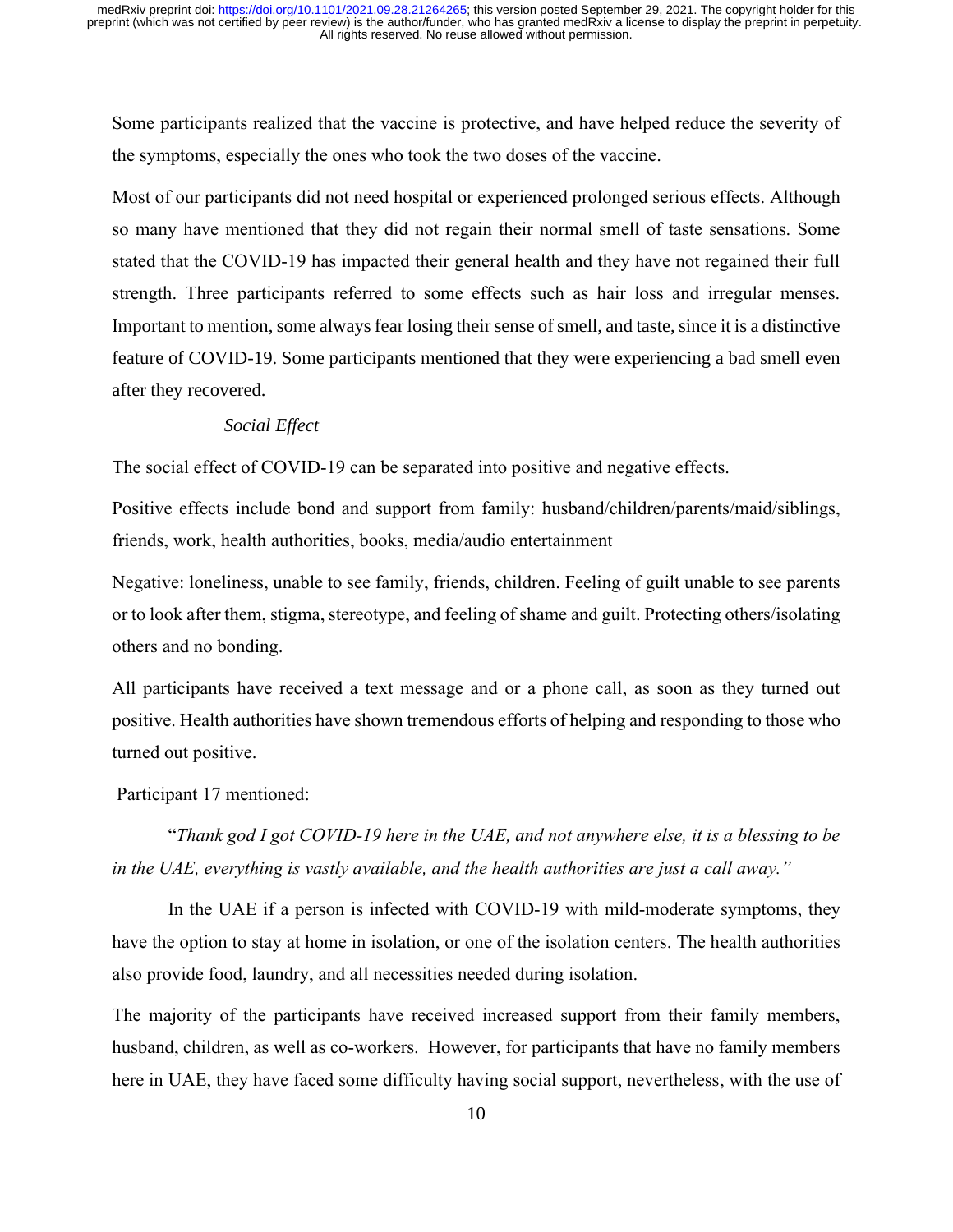social media, and the internet, the availability of video calls, they were able to keep in touch with loved ones.

Some took time to read books, watch YouTube videos, and keep themselves company with today's technology to pass time, and bonded with themselves.

One participant mentioned the positive effect of an opportunity to look after her mom while admitted to the hospital for COVID-19 too. She finished her isolation time with her mom staying at the hospital to look after her. She expressed her blessed feeling for being positive at that time.

# *Psychological effects*

The main negative psychological impact sub-themes extracted include Depression, anxiety/panic, anger sad, stigma, guilt, shame, fear of death, fear of complications, and recurrence.

Patients reported shock, anger, and anxiety as the majority of feelings on the discovery of their positive status. Most of the participants reported feeling sad, angry, shocked, and scared. Some reported that the anxiety continued throughout their isolation and felt anxious until they received were negative and finished the isolation. Their panic was either because of the COVID-19 status or because of the dilemma they faced on how they would break down the news to their families and colleagues from work. This feeling was reported mostly among the ones who got infected at the beginning of the pandemic, where uncertainty and fear of death were at their peak.

Participant 4 and her husband were infected with COVID-19 at the very beginning of the pandemic and she quotes:

*"Fear and anxiety were at their peak at that time, since it was the first time to see a high morbidity, and mortality rates, as well as the information from the media, made it seem like it is the end of the world to get COVID-19". She also mentions, that her husband was so scared of having COVID-19, that he wrote his 'will' because he believed he would die, from what he understood, and saw the start of the pandemic".*

On a positive note, some participants found that being in isolation was for their benefit. They took some time to self-reflect, and time to take care of themselves, since they understood that we are living in a high-tech era, where most of the people are usually busy, working, with social obligations, and during their illness, taking time off they had the time to reflect and do the things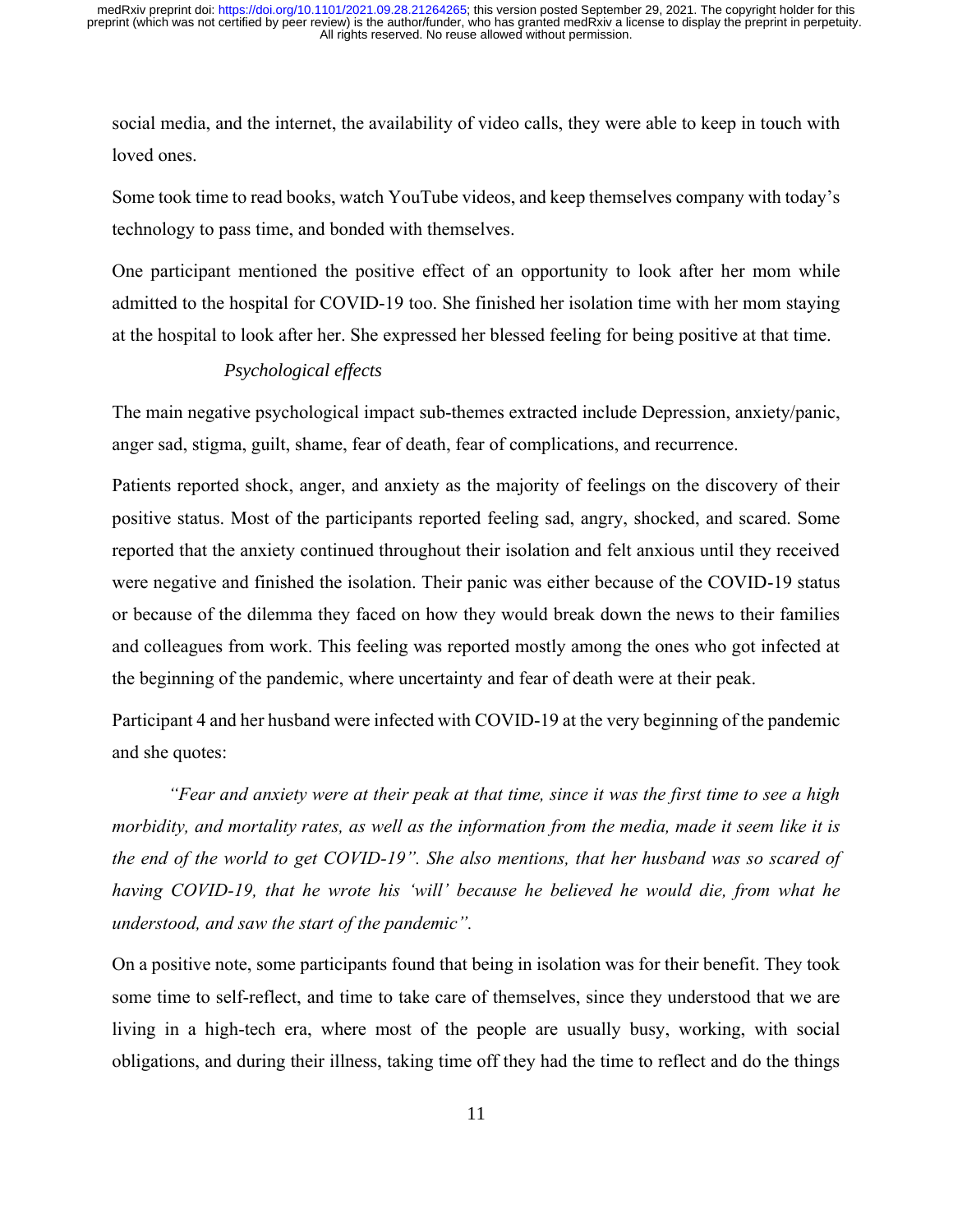they did not have time for before. Some were looking at the bright side, staying strong, and motivated, and that this illness will pass.

Participant 1 referred to this matter by saying:

"*your mental health affects your immunity, and when you have a positive mindset towards the virus and illness, you can boost your immunity, and recover faster."* 

Some people indicated that when they lost their smell and taste senses, they felt the importance of appreciating these abilities by reflecting on what they had and what they lost.

Participant 28 said:

"*When I got the COVID-19 I felt the blessings of tasting food and smelling*"

### *Beliefs and attitudes: fear, guilt, and shame*

Almost all participants mentioned that they believe the virus is from God, and only God can end this pandemic, we have to pray and believe it is happening for our good. Also, the majority of the participants agreed that the COVID-19 virus is like any other virus, and it will require the contribution of the community, health authorities to fight the virus, and end the pandemic. Some participants were afraid of complications that are still unknown about the virus, fear of death, reoccurrence of the disease, and of course infecting others (peers from work, loved ones).

Participant 12 mentions how a strong faith in God is needed in this pandemic, she quotes:

"*Everything is from God, this is all already destined to happen, and we have no control of this, except to trust in God, and do what the authorities tell us to do, of course, we might fear future complications, but we need to keep a strong faith in God, and pray that this will all end."*

Participant 14 said:

"*The recovery period post corona is a new concept among families /People are afraid of corona patients although recovered".*

Fear of losing one's job is a major issue, especially how everything has changed since the pandemic has started. One of the participants has lost his job because of having COVID.

Fear of transmitting the disease to loved ones has resulted in avoidance of family gatherings, which may have led to feelings of hurt and shame increasing the burden of stigma. Stigma from family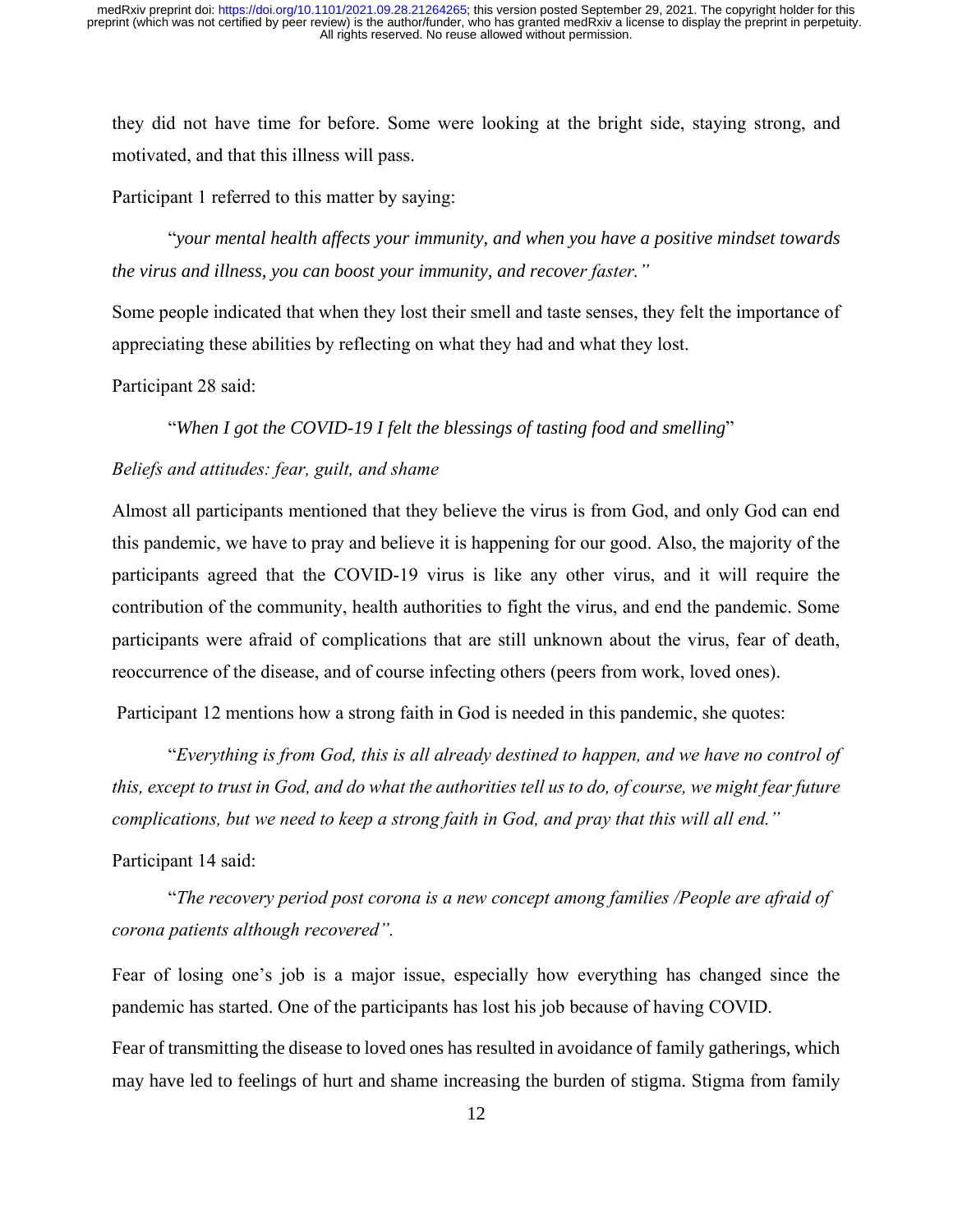members and peers from work has been noticed towards those who are presumed to be affected, are undergoing treatment, or even ones who have recovered from the disease. Nowadays, the term "covid-positive" has become a stigma, and some might fear telling other family members, colleagues from work, about having COVID-19, due to numerous reasons: fear of isolation, being far from loved ones, being blamed for the illness, and for being careless.

Participant 9 expressed:

"*Of course I felt stigma, especially with the people I see regularly, and of course I understand the paranoia, and how the transmission rates might scare people, but to stigmatize, especially my children, my neighbors would not let her children play with mine in the playground just because I had COVID, even though my kids are negative. There is definitely stigma, and it does not only affect the person who has the infection, but also the people living with that person can also feel stigmatized."*

Another participant mentioned how their neighbors refrained from visiting them because of their fear to get COVID even after a while of their recovery and being negative.

# *Spiritual Effects*

Most of the participants said that the experience either improved their spirituality and selfreflection or had no influence whilst none of them stated that the infection and the experience had any negative spiritual or religious effect.

Almost all participants agree that this is fate and faith. The virus is from God, and the cure is from God too. They trust God knows what is best, and it is a test for us. Some have increased their prayers during illness, while some stayed the same. Keeping a positive mindset and believing all is from God, have made it easier for them during isolation.

# Participant 18 said:

"*During any illness, you do get closer to Allah, and you keep making Dua, because, in the end, you have no one but Allah to talk to about how you are feeling, you know with Quran, Dua, and Praying".*

Participant 12 said: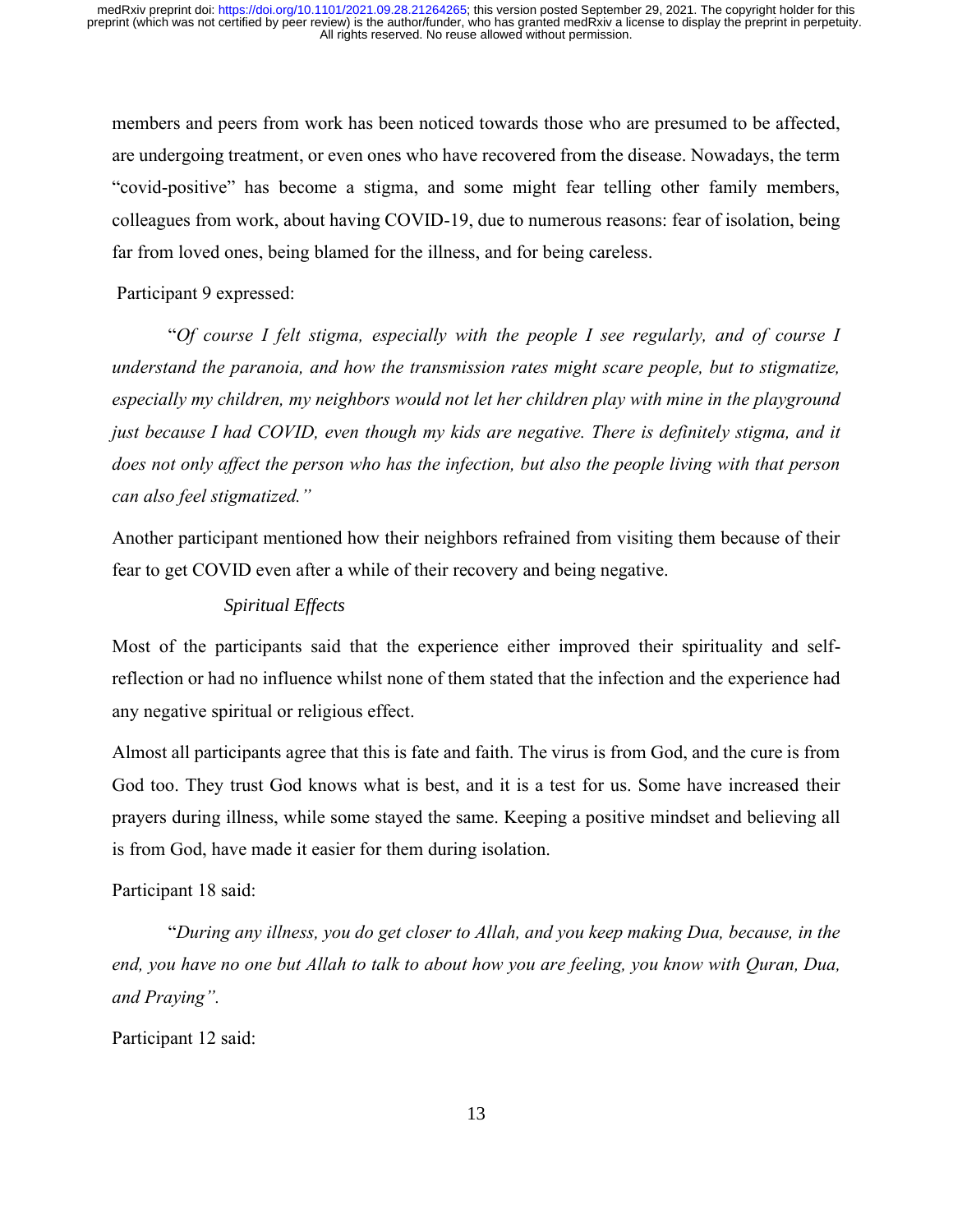"I *had more time during isolation to read Quraan on my own, do more prayers at night, and at that time I had the opportunity to be closer to Allah, I had more time to do the things I was really behind with my God, I used to finish Surat Al Baqara (a chapter in the Holy Quran) in one day, and I feel at that time, really my spirituality level were really high at that time, and this gave me more positive power and energy, that I will come out of this stronger than before inshaAllah (God willing)".*

Participant 28 said:

*"When I got the COVID-19 I felt the blessings of tasting food and smelling* " *Lifestyle Effects* 

Participants started paying attention to their mental health, and spending more time to rest, and relax during their illness, and keeping a positive mindset. Participants who had more physical symptoms reported that it was difficult to pray, move, and be active in the first few days of their illness. However, they tried their best to walk, move around, and eat better during isolation. After the COVID-19 infection, so many have stated that they returned to their normal lifestyle which they considered to be a healthy one. Few have stated that they decided to follow a healthier lifestyle after their COVID-19 experience to improve their immune system and to regain their full health.

Participant 17 mentioned:

*"Ever since COVID happened, I made sure all we buy from the groceries are healthy, organic food, I limited white bread, and I increased their fruits and vegetable intake, to make sure that they have a healthy lifestyle to help them improve their immunity, for the whole family, also limit their time with watching TV, and being active at home."* 

Participants also mentioned that they were boosting their immune system through having vitamin C, zinc, honey, ginger, and black seed.

Since here in UAE, most people believe in the healing properties of herbal supplements. Almost all of the participants have taken herbal supplements, and recipes from families and friends, that claim to relieve their symptoms. Some participants have tried to stay active, and exercise even after being recovered to help protect them from future illness, and reoccurrence.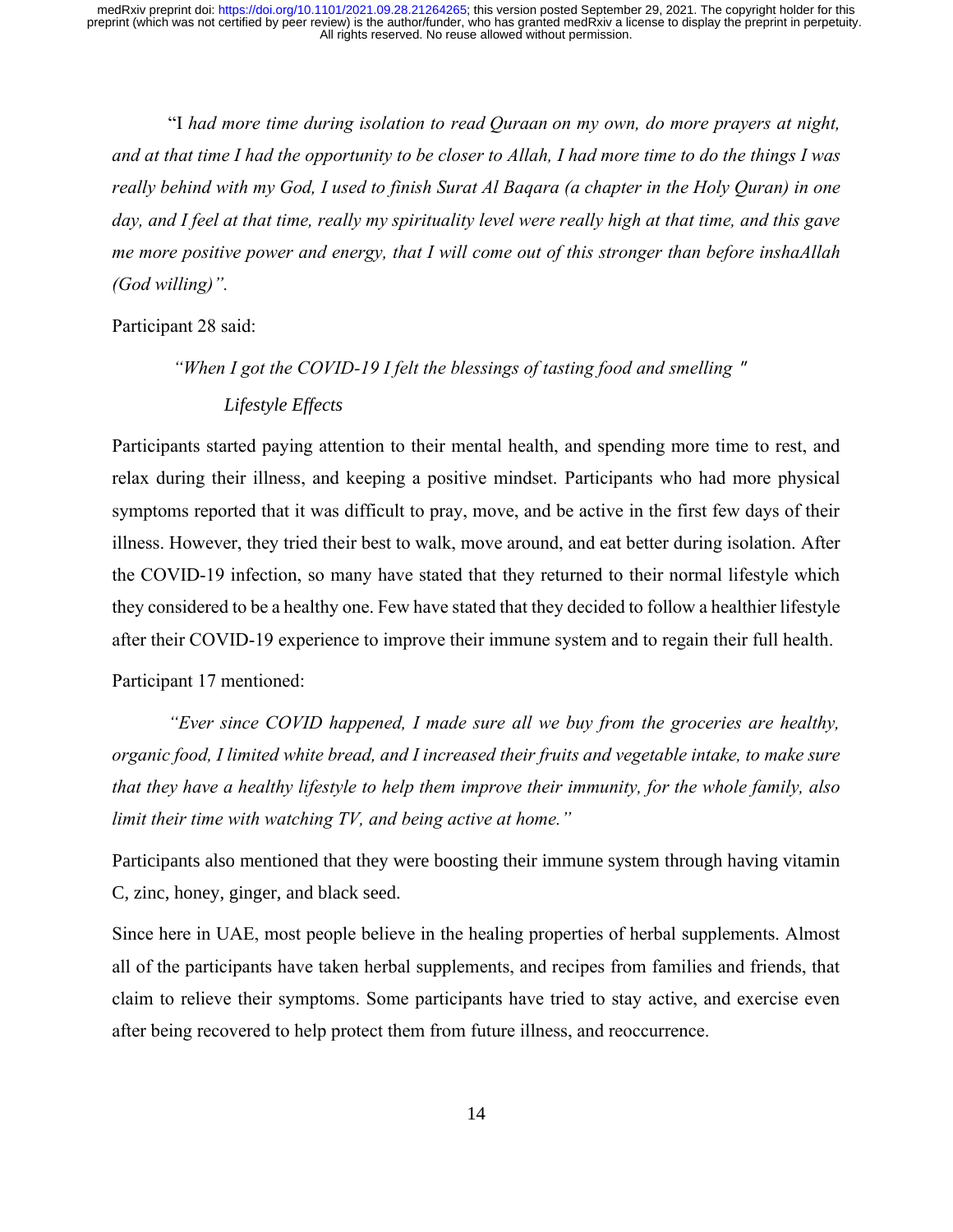Some participants who have had the vaccine, and got covid, have reduced their precautions, and sanitizing, still wearing a mask, but less sanitizing. While some, still sanitize, more or so as the beginning of the pandemic.

Participant 11 expressed:

"*We wear masks because it is mandatory, but I believe when I took the vaccine, and I got COVID-19, I am now more immune, and no need for sanitizing all the time." While others mentioned, "Since I work in the hospital, I still do all the precautions, even though I am vaccinated, and I got infected with COVID-19, my family and I still sanitize everything, and taking more or so the same precautions as before."*

A few of the participants have reduced their family gatherings and still avoid socializing with family members especially the ones who have co-morbidities.

Some stated that they have an unchanged lifestyle as they have had a healthy lifestyle in general before the COVID-19 while others feel immune especially after getting the vaccine and having a positive COVID-19 infection.

Participant 14 said:

*"As you know, my mother and father have many co-morbid conditions, that even my husband told me to wait, we should not be in a hurry and go visit everyone as soon as we are negative, because we are not sure if we can still transmit the disease or not? It is better to be careful than sorry."*

On another note, participant 11 said:

*"My life has not changed since I recovered from COVID-19, I still visit my family, and have gatherings, I even rewarded myself after I became negative twice to a trip to the Maldives, I am not doing the precautions as before, but I still listen to the authorities, and wear my mask of course."* 

# **Emerging Themes**

*Coping*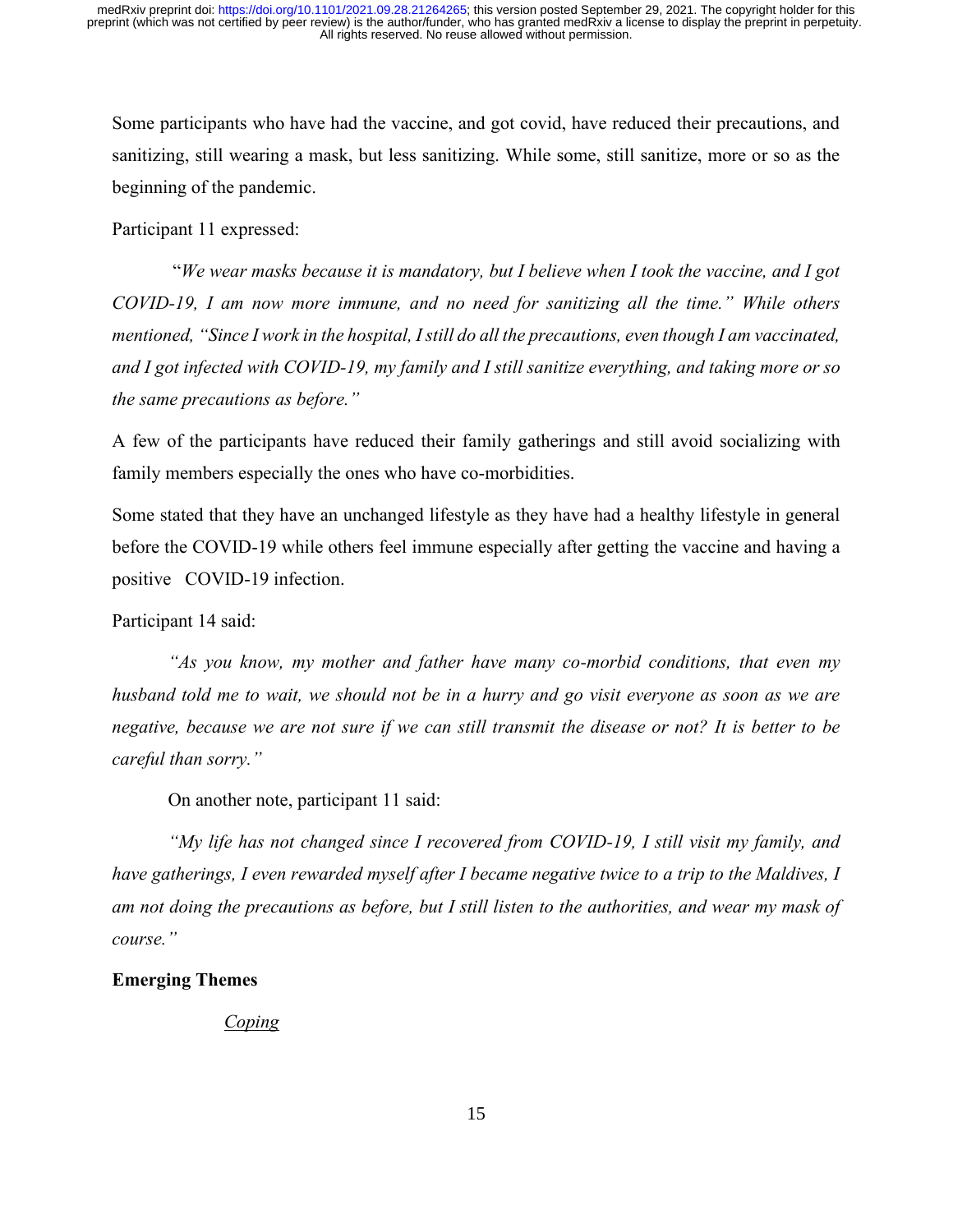Participants described utilizing different and various coping mechanisms. Some have tried selfmotivation, convincing themselves that their situation is temporary. Others resorted to reading books, Quran, watching online videos including motivational, and self-help videos, to help cope with the illness.

# Participant 12 saod:

"*Here is where the isolation was a blessing in disguise, for the first time in a very long time, I had time to read my books, watch videos, and documentaries, to entertain myself, it helped me cope with the situation, and I understood that it's just going to be for a while and that I can do all the things I could not do, because of life's high demanding work, family obligations. The isolation helped me, reflect, and do the things I enjoy the most*."

Few participants n.5 (including 3 working in the medical field) have taken isolation as an opportunity to rest, to self-care, and to catch up with their life. The majority of the participants have used social networking through zoom, phone, and social media to cope with isolation. Some focused on having a healthy diet, and a good diet to help with their immunity. Finally, religious activities such as praying and reading Quran was commonly used by most participants

# *Trust in government and health authorities*

One of the very interesting emerging themes was the trust in the health care system and the government's role in managing the pandemic. Many of the participants expressed their trust in the treatment protocols and management of the positive cases, indicating that it had a great impact on their journey with the COVID-19 psychologically, physically, and socially. Although some had some negative, comments and showed concerns that in Dubai there was not much support such as the one provided in Abu Dhabi, however, overall many had full trust and appreciation.

# *Conspiracy theories*

When asked about the COVID-19 and their experience around 25% of the participants indicated that COVID-19 is a man-made virus aimed to destroy communities. For others, vaccination was not an option due to their disbelief in the whole situation. Even though some had their doubts, they were still willing to deal with them.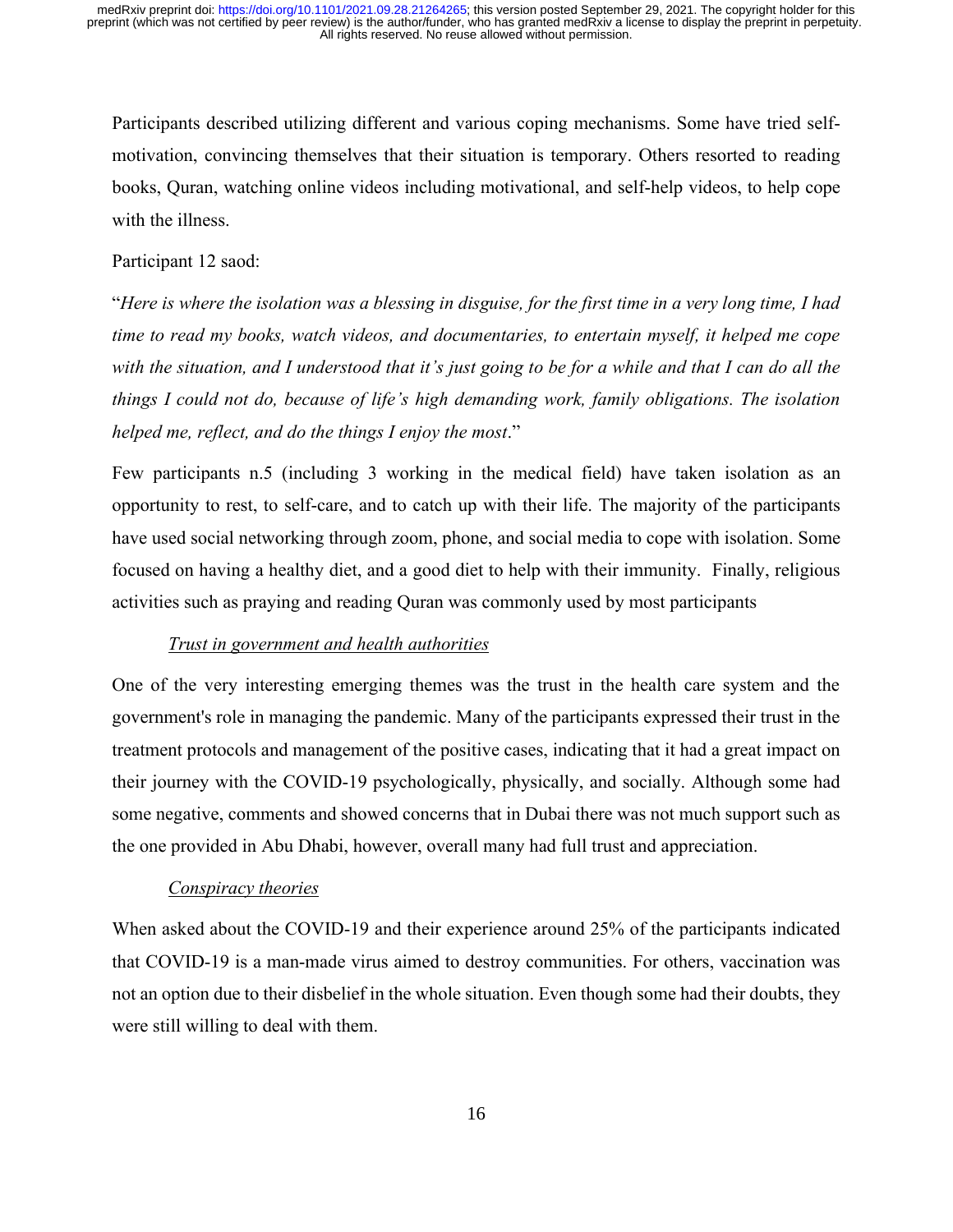# Participant 17 mentioned

## *"Even if it is a conspiracy we have to accept it and face it"*

For some the doubt existed in the vaccine, Couple of participants expressed their concerns that once they took the vaccine they became positive*.*

#### Participant 18 said

*"I believe that it was the vaccine that has infected me with COVID-19"*

# *Education and media*

Finally, it is highly important to mention that the time of infection and the duration played a role on the impact of people psychological and lifestyle as those who were infected earlier on during the pandemic had lower knowledge and were receiving confusing messages and information from authorities, health care professionals and media.

Participant 8 said:

"*The last year experience and people stories of recovery make it easier and not scary,"* 

Participant 17 also said:

*"Number of deaths and uncertainties in the earlier time (2020) was scary"* 

Some have commented on the role of media in exaggerating news and causing chaos calling for more restrictions and actions from authorities,

#### **Discussion**

The study explored the physical, social, psychological, spiritual, and lifestyle effects of a positive COVID-19 diagnosis on a sample of the UAE population. Physical effects reported by participants varied from loss of smell and taste to tiredness, fatigue, Flu-like symptoms, and shortness of breath. Some social effects were reported as positive effects such as bonding with the family, appreciating family, friends, and neighbors' support. The negative social effects of a COVID-19 infection included stigma of a positive case, displaying fear of the persons with COVID-19 even after recovery, being away for at least 14 days from loved ones, fear for loved ones, losing on a job, and financial loss as well as being away from friends and daily activities. Psychological and mental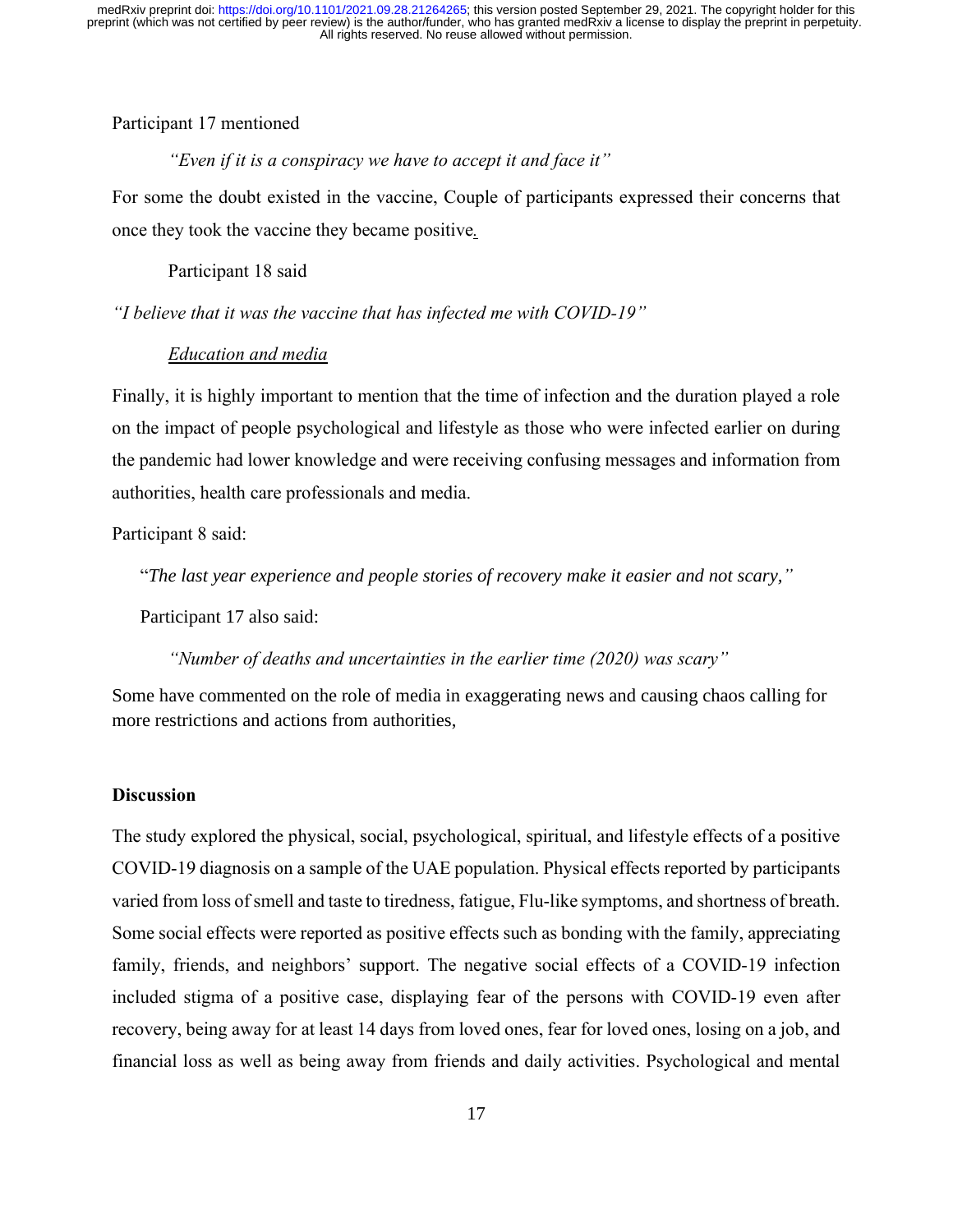effects also can be divided into negative and positive. The positive psychological effects of being infected by COVID-19 were feeling blessed and taking time for self-reflection and meditation. The infection served for so many as an opportunity to catch up with missed activities such as reading, watching videos, and connecting with others through social media and phones. However, the negative effects appeared to be more as fear, anxiety, anger, and distress were reported by most participants. Many reasons were recalled by participants such as the fear of death, complications, loss of a loved one, and isolation. Spiritual effects for most were also positive as they claimed that the COVID-19 made them closer to God and helped them on improving their spiritual practices. Although for some who were infected during Ramadan, the COVID-19 was considered to be a barrier to practicing their religious duties. Finally, so many reported thinking more about a healthier lifestyle to strengthen their immunity and to avoid getting sick again. Many participants mentioned they will get the vaccine and using vitamins, supplements, honey, herbal remedies during the period of isolation.

Emerging themes extracted include believing in conspiracy, trust in government, the role of health care, and the health system.

The UAE health system has proven to be one of the efficient during the COVID-19 situation with vaccination strategies and mass testing being effective in curbing the spread of the virus and reducing hospitalizations and severe complications (Al-Hosani et al. 2021; Suliman et al. 2021). However, there is always a need to improve the social and health support for patients with COVID-19 and their close contacts. Many participants reported being very pleased with the health authorities responded to the pandemic in terms of the health services provided (care and attention received). This is specific for residents in Al Ain and Abu Dhabi, in the emirate of Abu Dhabi. The Department of Health Abu Dhabi has been Residents from other emirates reported not so positive feedback from the support received from their respected health authorities. These differences might be due to the different health authorities and regulatory bodies of each emirate, the UAE health system is unique comprising federal and Emirati level entities. During the pandemic, a coordinated response from the Ministry of Health and Prevention, the Department of Health Abu Dhabi, the Abu Dhabi Public Health Center, and the Dubai Health Authority activated a National Technical Advisory Committee to coordinate different health policies and actions across different emirates. The *National Guidelines for Clinical Management and Treatment of*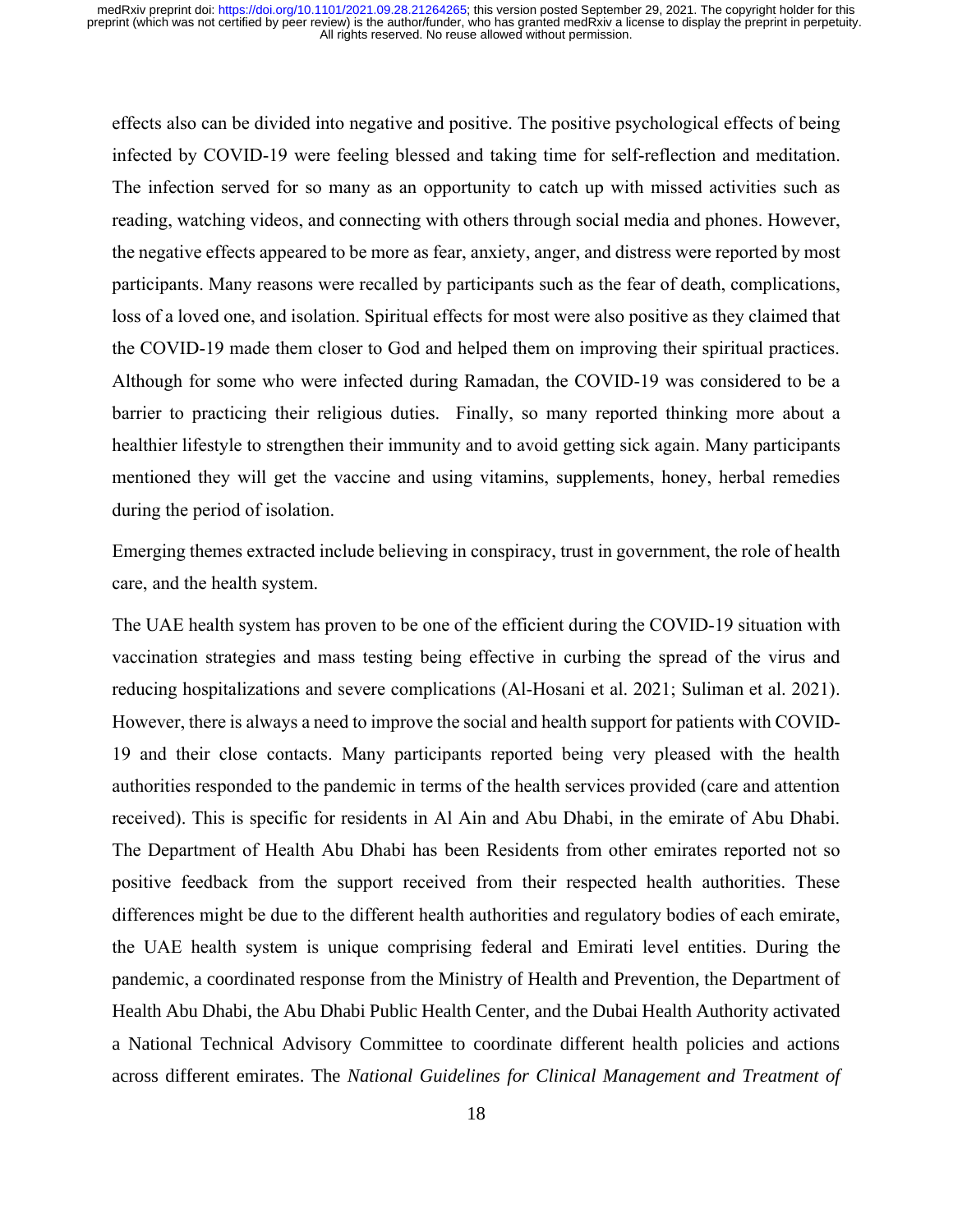*COVID-19* were issued in response to global evidence regarding the containment of the virus and treatment of the disease (National Clinical Committee for COVID-19 Management 2020) and each regulatory authority issued its guidelines and coordinated the responses within their health systems.

The findings of this study highlight the importance of close support during the infection and after immediate recovery and post-recovery. Social and psychological support are highly needed especially to deal with the long-term effect of the social and psychological impact of the infection. Serafini et al (2020) reviewed the literature and found that resilience, loneliness, anxiety, loss of freedom, and wellbeing were the main psychological effects of COVID-19 on communities (Serafini et al. 2020). This may typically increase with being affected directly or having a loved one affected by the infection. The same authors and others discuss the impact of the COVID-19 pandemic on lifestyle and social isolation (Banerjee and Rai 2020; Park et al. 2021; S et al. 2020; Serafini et al. 2020). Study participants reported lots of changes during the infection with their lifestyle especially isolation, loss of work, and being away from others but other changes may last after the infection such as the increase in the use of precautions measures (handwashing, sanitizers, changes in diet and other lifestyle factors). Proper advice and education are mandatory in these cases, one of the participants was a psychologist who pointed out the increase in obsessivecompulsive behaviors among people due to the fear of infection. This was also questioned by Jelinek et al (Jelinek et al. 2021).

We noted during the interviews, that beliefs towards the virus have changed from people who got infected in 2020 and 2021. In 2021, people's knowledge and acceptance of vaccination, fear of dying from COVID-19, and the unknown long-term and short-term effects have decreased with time and with more education. Studies assessing knowledge and awareness about COVID-19 and its vaccines have shown that positive attitudes have increased due to local governments' efforts and global education (Lutfi et al. 2021).

A significant finding in this study was that those who had a positive infection end toward the end of 2020 and in 2021 described having less negative emotions and better psychological resilience. They referred to the fact that they had better knowledge about the COVID-19 effects, availability of the vaccines, and governments' efforts to ease the pandemic. Although some participants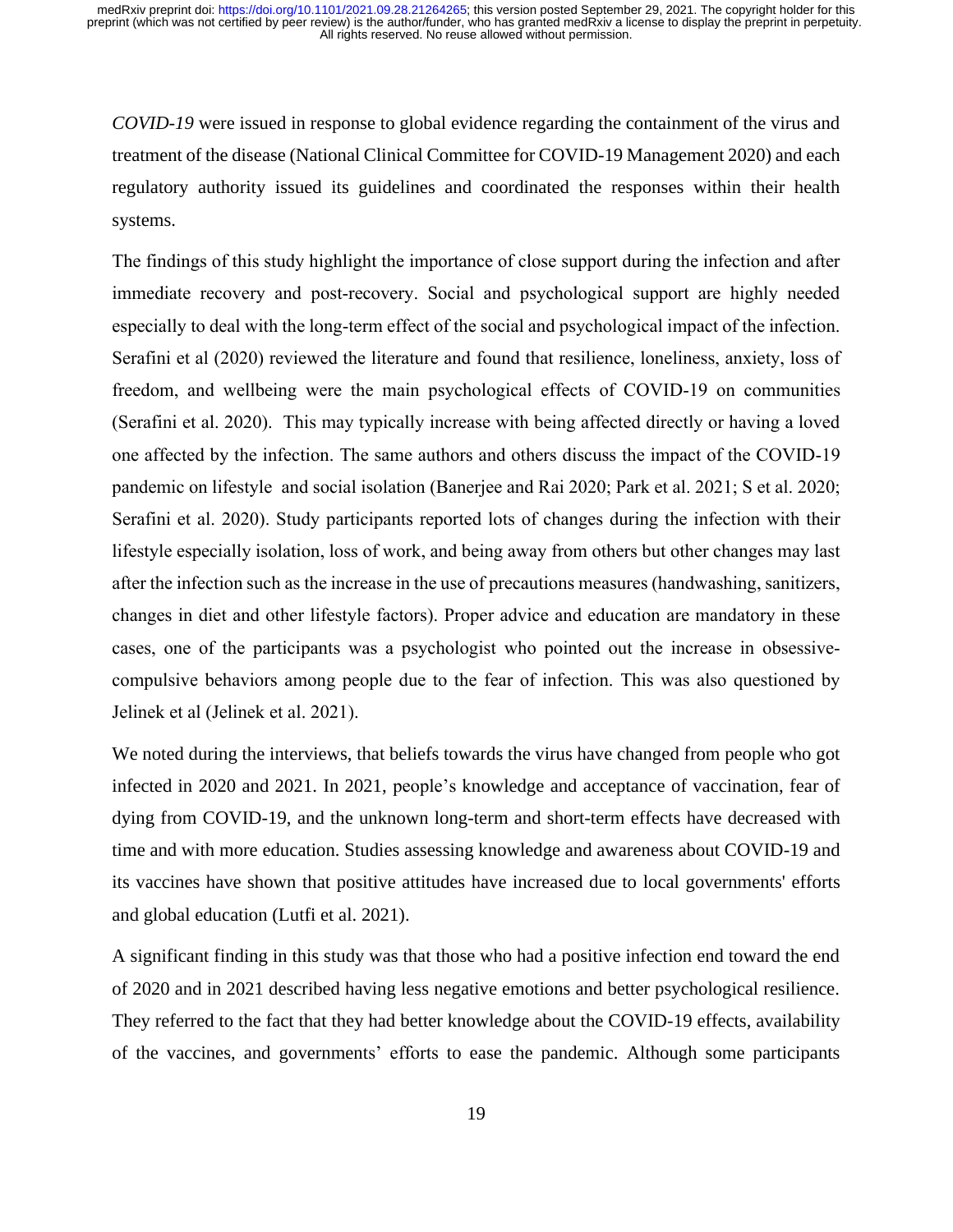expressed their satisfaction with the support they received, a big number of participants (almost 90%) reported their strong appreciation to the UAE government and health authorities reflected on satisfactory knowledge and favorable practice, with an overall high positive attitude (Lutfi et al. 2021). This finding is a reflection of the sentiments of the Emirati population and people residing in the UAE and.

The COVID-19 hotline provided by the health authorities identifies people who may be infected and does not focus on providing psychological support to help with the patients' fears and doubts. Although improvement knowledge, awareness, and self-copying strategies are still critical in this pandemic.

It is crucial to educate newly diagnosed patients about COVID-19, and the most recent knowledge about it, to prevent people being overwhelmed with stigma from their society and the media. Another important point is to inform diagnosed patients with COVID-19, to report any mental or social issues, that can be solved with the course of their physical symptoms. Most of these patients have had all the support they needed, but we cannot deny that there is the need to focus more on mental and social well-being of these patients, because they understand that their immune system is affected by their mental health. The participants have perceived a very good support in terms of their physical health from the government and health authorities.

# **Limitations**

This is a qualitative study and we cannot generalize the results to the general population. However, being an explorative study further studies can build on our findings. Another limitation of this study is the COVID-19 situation, where lockdowns and the chaos caused in the society limited our access to participants and to conduct face-to-face interviews. Moreover, many participants approached were reluctant to discuss their experiences.

# **Conclusion**

The findings of this study indicate that people diagnosed with COVID-19 have perceived a very good support in terms of their physical health from the government and health authorities, but require social, psychological, and educational support during the infection period and post-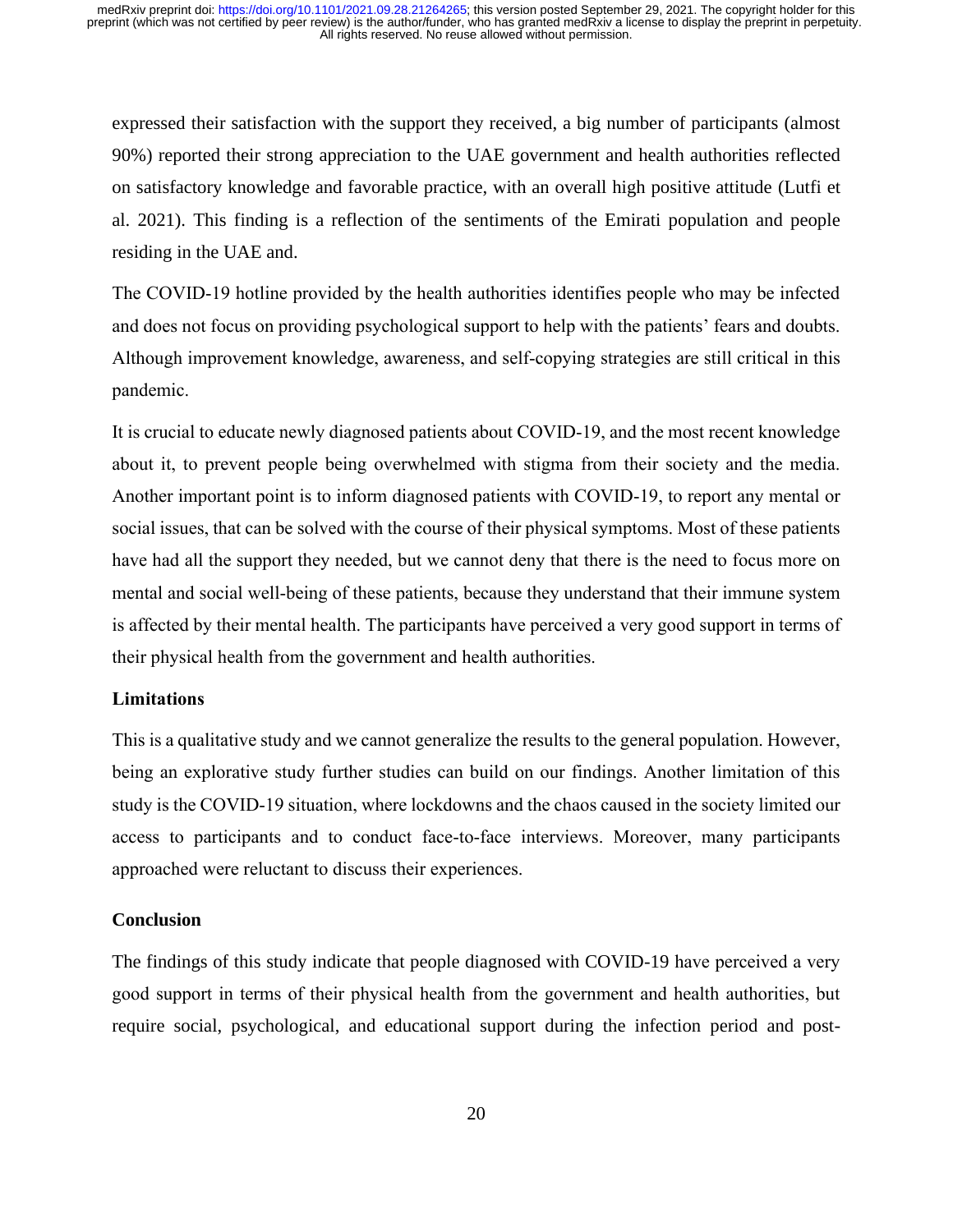recovery. This support may be needed for longer period to prevent further implications on individuals and families' physical and psychological health.

|                          | <b>Positive</b>                                                                  | <b>Negative</b>                                   |
|--------------------------|----------------------------------------------------------------------------------|---------------------------------------------------|
| <b>Physical</b>          | Acute: Moderate to mild able<br>to cope with                                     | Long term Effects                                 |
| <b>Social</b>            | Bond & Support                                                                   | Loneliness                                        |
| Psychological            | Self-reflection/positive<br>thinking/<br>appreciation of<br>health               | Anxiety/fear/anger/<br>stigma/shame               |
| <b>Spiritual</b>         | Strong relation with God                                                         | Unable to perform certain<br>religious activities |
| <b>Lifestyle Effects</b> | Changed lifestyle to healthier<br>die/exercise and sleep and<br>more precautions | Feeling protected/ obsession<br>with precautions  |

Table 1:Major themes reported by participants.

| Coping                                                                | Self-reflection<br>Time to stop and take a rest<br>Catch up on missed chores<br>$\bullet$<br>Those who contracted COVID-109 at earlier times of the<br>$\bullet$<br>pandemic experienced more fear and anxiety because of<br>uncertainties<br>Blessing of being healthy |
|-----------------------------------------------------------------------|-------------------------------------------------------------------------------------------------------------------------------------------------------------------------------------------------------------------------------------------------------------------------|
| Trust in government<br><b>Health</b><br>and<br><b>Authorities and</b> | Appreciation of the Effort<br>We will be fine as we have all the support<br>$\bullet$                                                                                                                                                                                   |
| <b>Conspiracy Theories</b>                                            | • COVID-19 is man-made, vaccines are part of the conspiracy                                                                                                                                                                                                             |
| <b>Education and Media</b>                                            | Media is creating Chaos, fear and anxiety<br>$\bullet$<br>More education is needed<br>Media can be a great tool for education                                                                                                                                           |

Fig 1 Themes tree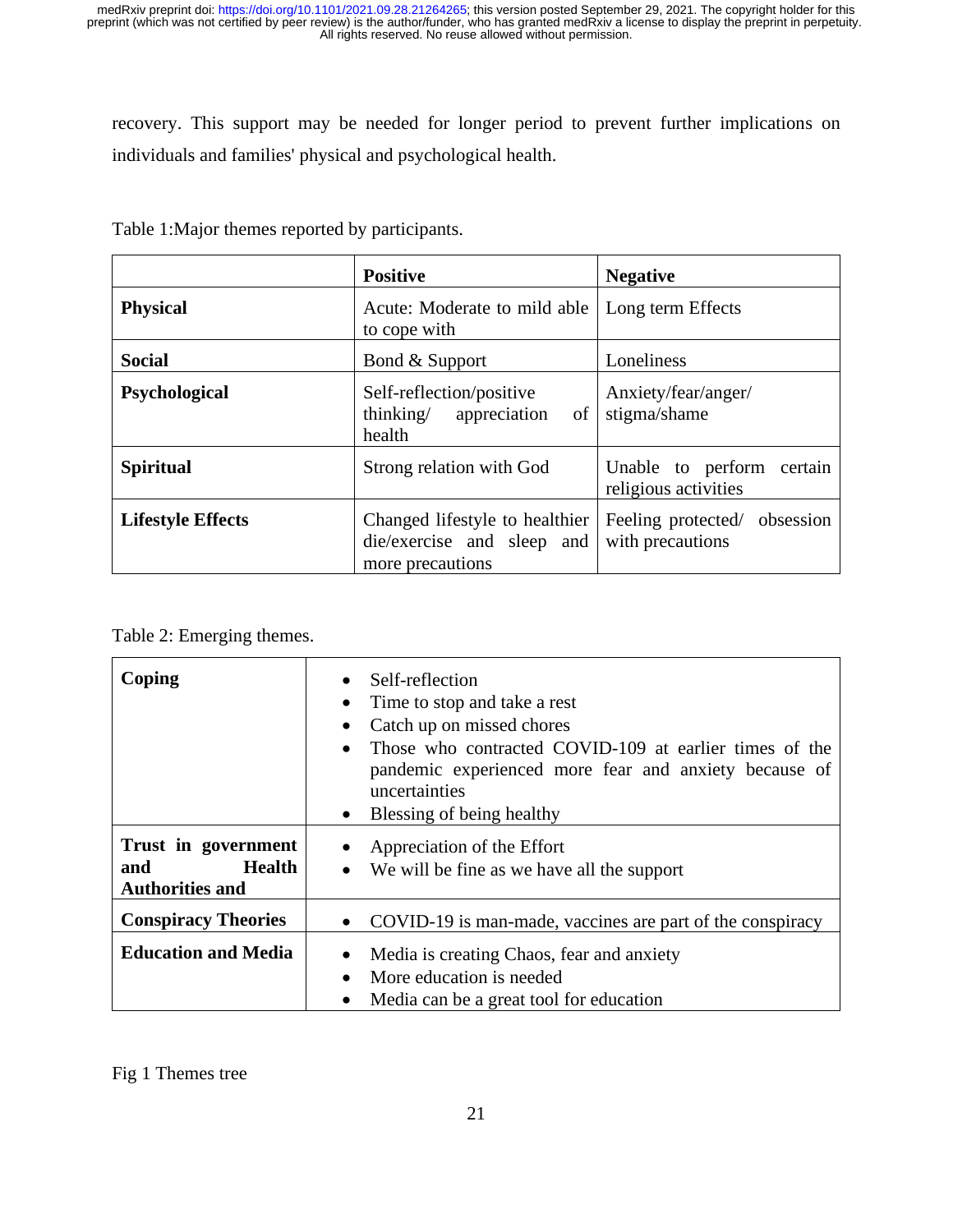

# **Declarations**

**Funding:** The authors did not receive support from any organization for the submitted work.

**Conflict of Interest:** The authors have no conflicts of interest to declare.

**Availability of data and material:** Upon request to the corresponding author.

**Code availability:** Not available.

**Authors' contributions:** IE conceptualized the study. IE, BH, MAL & NAL conducted the interviews and analyzed the data. IE, BH & MAL agreed on the themes. IE, MAL, MSP & NAL wrote and reviewed the manuscript. All authors accepted the manuscript for publication.

**Ethics approval**: This study was performed in line with the principles of the Declaration of Helsinki. Approval was granted by the Social Sciences Ethics Committee of the United Arab Emirates University (ERS\_2021\_7264).

**Consent to participate**: Informed consent was obtained from all individual participants included in the study.

**Consent for publication**: Authors are responsible for correctness of the statements provided in the manuscript.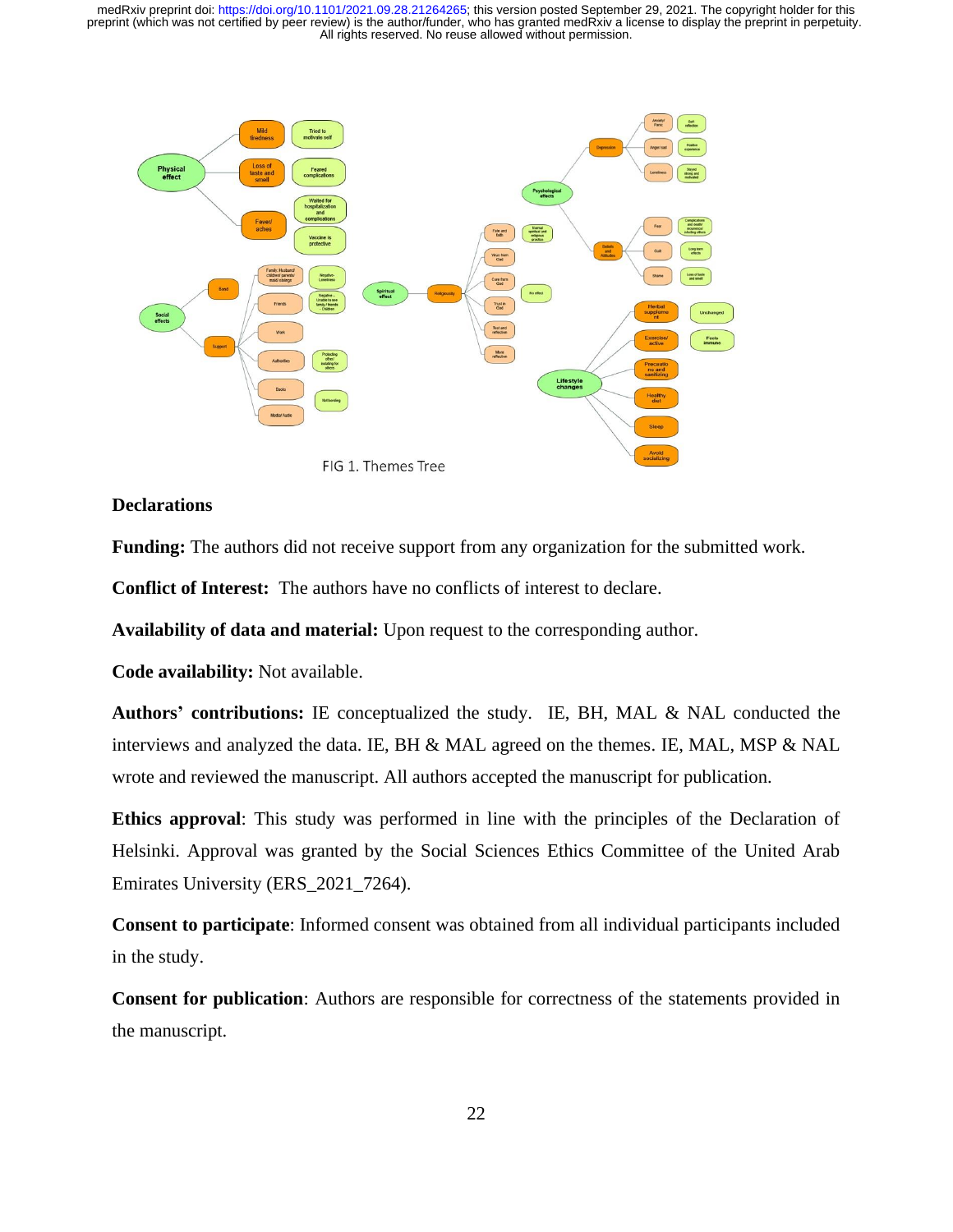# **Acknowledgements**

The authors would like to acknowledge all participants and the Emirates Centre for Happiness Research at the United Arab Emirates University for their support on this research.

# **References**

- Al-Hosani, Farida, Shereena Al-Mazrouei, Shammah Al-Memari, Zain Al-Yafei, Marília Silva Paulo, and Erik Koornneef. 2021. "A Review of COVID-19 Mass Testing in the United Arab Emirates." *Frontiers in Public Health* 0:528.
- Arora, Teresa, Ian Grey, Linda Östlundh, Kin Bong Hubert Lam, Omar M. Omar, and Danilo Arnone. 2020. "The Prevalence of Psychological Consequences of COVID-19: A Systematic Review and Meta-Analysis of Observational Studies." *Journal of Health Psychology*.
- Banerjee, Debanjan and Mayank Rai. 2020. "Social Isolation in Covid-19: The Impact of Loneliness:" *Https://Doi.Org/10.1177/0020764020922269* 66(6):525–27.

Dubai Online. n.d. "UAE Population Statistics 2020 - Total, Nationality, Migrants, Gender." *2020*.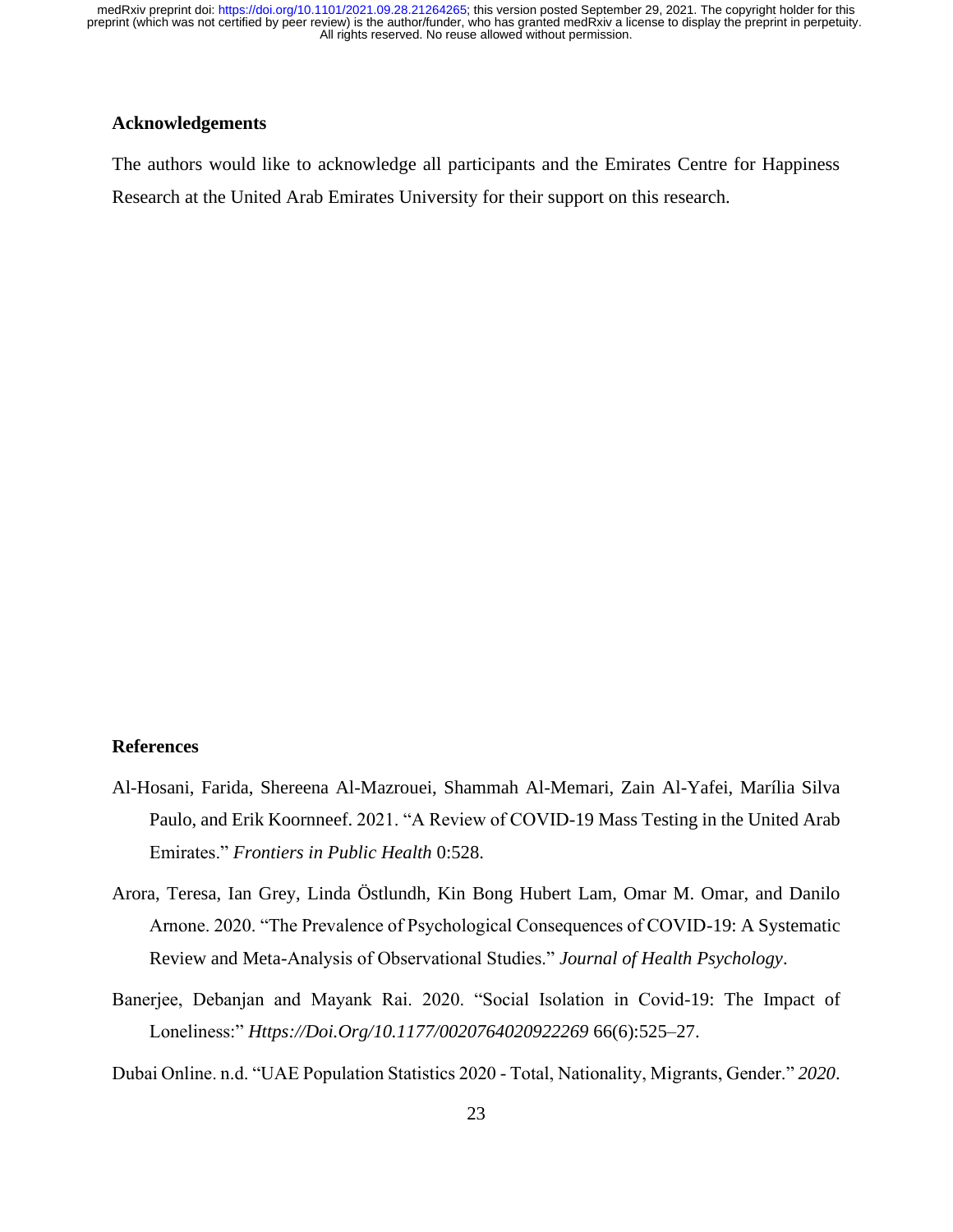Retrieved June 22, 2020 (https://www.dubai-online.com/essential/uae-population-anddemographics/).

- Dubai Statistics Center. 2020. "DSC Home." Retrieved June 22, 2020 (https://www.dsc.gov.ae/enus).
- Ghosh, Ritwik, Mahua J. Dubey, Subhankar Chatterjee, and Souvik Dubey. 2020. "Impact of COVID-19 on Children: Special Focus on the Psychosocial Aspect." *Minerva Pediatrica* 72(3):226–35.
- Guo, Jing, Xing Lin Feng, Xiao Hua Wang, and Marinus H. van IJzendoorn. 2020. "Coping with COVID-19: Exposure to COVID-19 and Negative Impact on Livelihood Predict Elevated Mental Health Problems in Chinese Adults." *International Journal of Environmental Research and Public Health* 17(11):1–18.
- Hossain, Md Mahbub, Samia Tasnim, Abida Sultana, Farah Faizah, Hoimonty Mazumder, Liye Zou, E. Lisako J. McKyer, Helal Uddin Ahmed, and Ping Ma. 2020. "Epidemiology of Mental Health Problems in COVID-19: A Review." *F1000Research* 9.
- Jelinek, Lena, Steffen Moritz, Franziska Miegel, and Ulrich Voderholzer. 2021. "Obsessive-Compulsive Disorder during COVID-19: Turning a Problem into an Opportunity?" *Journal of Anxiety Disorders* 77:102329.
- Johal, Sarbjit S. 2009. "Psychosocial Impacts of Quarantine during Disease Outbreaks and Interventions That May Help to Relieve Strain." *New Zealand Medical Journal* 122(1296):47–52.
- Lazzarus, Richard and Susan Folkman. 1984. *Stress, Appraisal, and Coping*. New York: Springer.
- Lutfi, Lubna, Alma AlMansour, AlReem AlMarzouqi, Syeda Hira Hassan, Zainab Salman, Hiba Hamad, Samia Farghaly, and Dina AlAjmani. 2021. "Knowledge, Attitude, and Practice toward COVID-19 among UAE Residents: An Online Cross-Sectional Survey." *Dubai Medical Journal* 4(2):107–14.
- Munasinghe, Sithum, Sandro Sperandei, Louise Freebairn, Elizabeth Conroy, Hir Jani, Sandra Marjanovic, and Andrew Page. 2020. "The Impact of Physical Distancing Policies During the COVID-19 Pandemic on Health and Well-Being Among Australian Adolescents." *Journal of*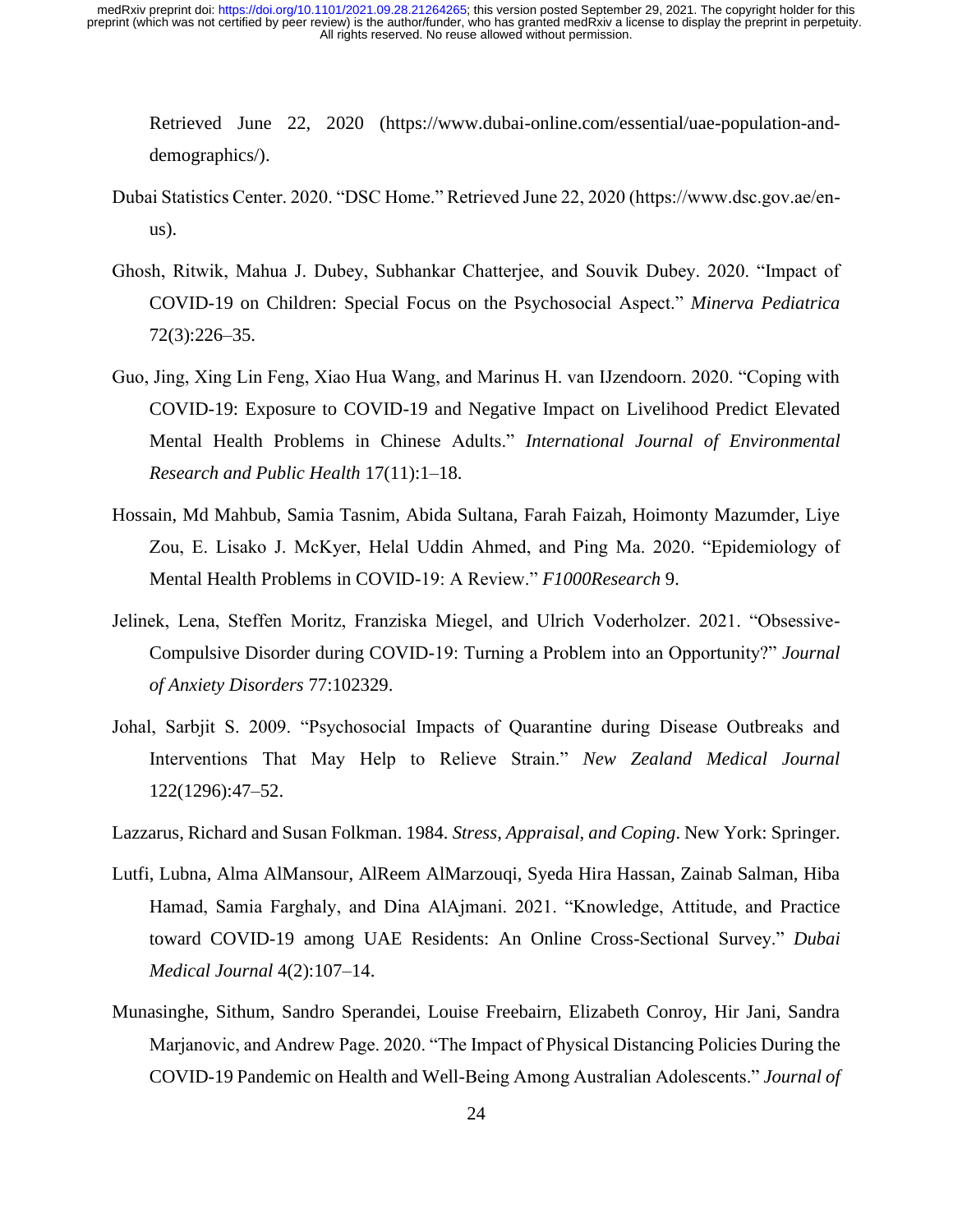*Adolescent Health* 67(5):653–61.

- National Clinical Committee for COVID-19 Management. 2020. *National Guidelines for Clinical Management and Treatment of COVID-19 1 St June, 2020 Prepared and Reviewed by National Clinical Committee for COVID-19 Management Approved by Technical Team for Pandemic Control National Guidelines for Clinical Management*.
- Pappas, G., I. J. Kiriaze, P. Giannakis, and M. E. Falagas. 2009. "Psychosocial Consequences of Infectious Diseases." *Clinical Microbiology and Infection* 15(8):743–47.
- Park, Kang-Hyun, Ah-Ram Kim, Min-Ah Yang, Seung-Ju Lim, and Ji-Hyuk Park. 2021. "Impact of the COVID-19 Pandemic on the Lifestyle, Mental Health, and Quality of Life of Adults in South Korea." *PLOS ONE* 16(2):e0247970.
- Paulo, M. S., T. Loney, and L. V. Lapão. 2017. "The Primary Health Care in the Emirate of Abu Dhabi: Are They Aligned with the Chronic Care Model Elements?" *BMC Health Services Research* 17(1).
- Pimenta, Isac Davidson Santiago Fernandes, Ádala Nayana de Sousa Mata, Liliane Pereira Braga, Gidyenne Christine Bandeira Silva de Medeiros, Kesley Pablo Morais de Azevedo, Isaac Newton Machado Bezerra, Victor Hugo de Oliveira Segundo, Ana Clara de França Nunes, Gilberto Martins Santos, Suely Grosseman, Ismael Martínez Nicolás, and Grasiela Piuvezam. 2020. "Media and Scientific Communication about the COVID-19 Pandemic and the Repercussions on the Population's Mental Health: A Protocol for a Systematic Review and Meta-Analysis." *Medicine* 99(50):e23298.
- S, Chopra, Ranjan P, Singh V, Kumar S, Arora M, Hasan MS, Kasiraj R, Suryansh None, Kaur D, Vikram NK, Malhotra A, Kumari A, Klanidhi KB, and Baitha U. 2020. "Impact of COVID-19 on Lifestyle-Related Behaviours- a Cross-Sectional Audit of Responses from Nine Hundred and Ninety-Five Participants from India." *Diabetes & Metabolic Syndrome* 14(6):2021–30.
- Semo, Bazghina-werq and Souci Mogga Frissa. 2020. "The Mental Health Impact of the COVID-19 Pandemic: Implications for Sub-Saharan Africa." *Psychology Research and Behavior Management* 13:713.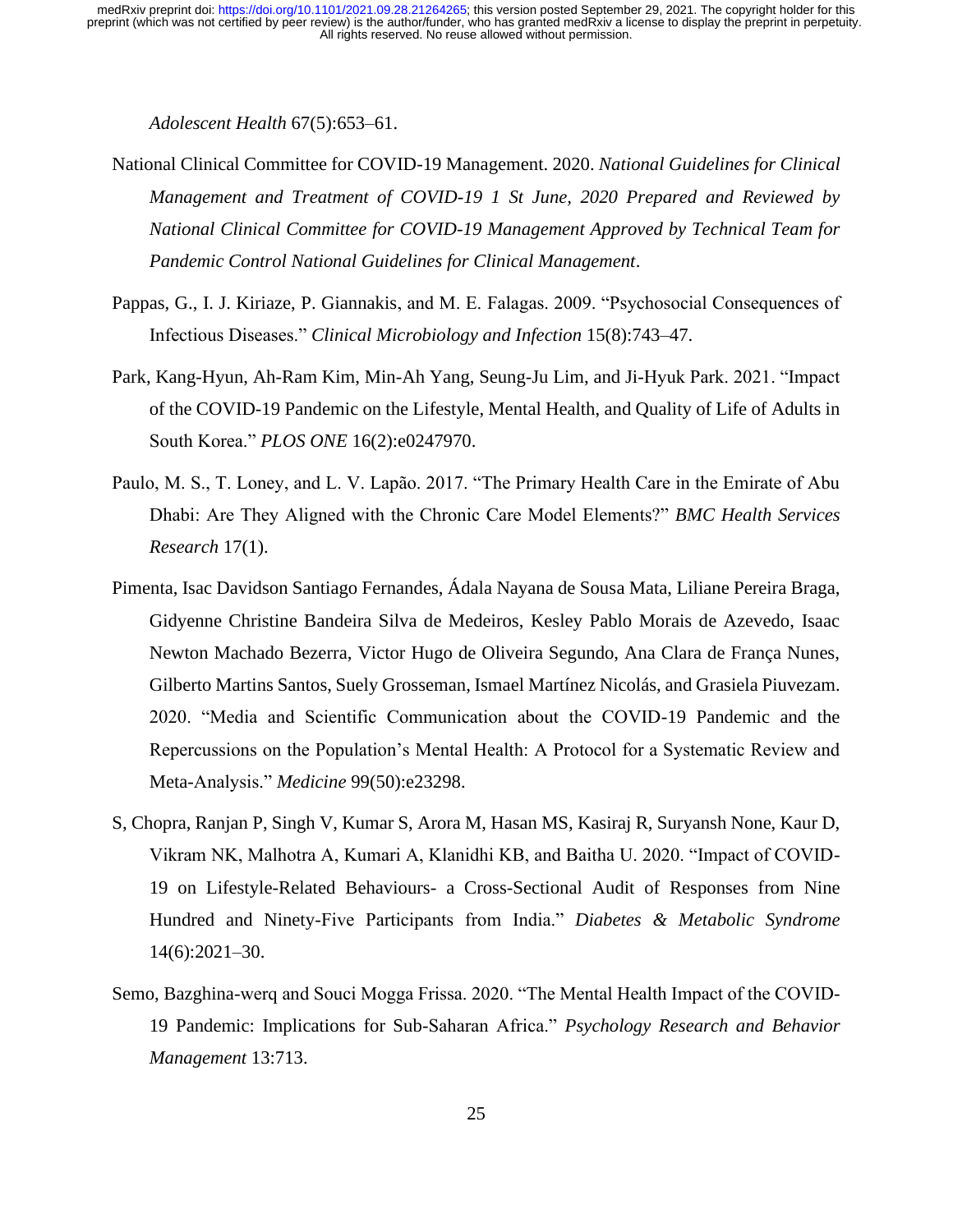- Serafini, G., B. Parmigiani, A. Amerio, A. Aguglia, L. Sher, and M. Amore. 2020. "The Psychological Impact of COVID-19 on the Mental Health in the General Population." *QJM: An International Journal of Medicine* 113(8):531–37.
- SK, Brooks, Webster RK, Smith LE, Woodland L, Wessely S, Greenberg N, and Rubin GJ. 2020. "The Psychological Impact of Quarantine and How to Reduce It: Rapid Review of the Evidence." *Lancet (London, England)* 395(10227):912–20.
- Stamu-O'Brien, Caroline, Simona Carniciu, Elizabeth Halvorsen, and Mohammad Jafferany. 2020. "Psychological Aspects of COVID-19." *Journal of Cosmetic Dermatology* 19(9):2169–73.
- Statistics Center of Abu Dhabi. 2019. *3. Population and Demography Population Vital Statistics*. Abu Dhabi.
- Stip, Emmanuel, Fadwa Al Mugaddam, and Leena Amiri. 2020. "Facing Confinement, the Comfort of WhatsApp Groups in Mental Health Communities:" *Https://Doi.Org/10.1177/0706743720949341* 66(1):63–64.
- Suliman, Duaa Mohamed, Faisal A. Nawaz, Parvathy Mohanan, Mohamed Abdul Kareem Adam Modber, Muhammad Kabir Musa, Mohamed Babiker Musa, Diala El Chbib, Yasir Ahmed Mohammed Elhadi, Mohammad Yasir Essar, Mashkur Abdulhamid Isa, Don Eliseo Lucero-Prisno III, and Immanuel Azaad Moonesar. 2021. "UAE Efforts in Promoting COVID-19 Vaccination and Building Vaccine Confidence." *Vaccine*.
- Sun, Niuniu, Luoqun Wei, Hongyun Wang, Xianru Wang, Mingxia Gao, Xinjun Hu, and Suling Shi. 2021. "Qualitative Study of the Psychological Experience of COVID-19 Patients during Hospitalization." *Journal of Affective Disorders* 278:15.
- Tanoue, Yuta, Shuhei Nomura, Daisuke Yoneoka, Takayuki Kawashima, Akifumi Eguchi, Shoi Shi, Nahoko Harada, and Hiroaki Miyata. 2020. "Mental Health of Family, Friends, and Co-Workers of COVID-19 Patients in Japan." *Psychiatry Research* 291:113067.
- Tong, A., P. Sainsbury, and J. Craig. 2007. "Consolidated Criteria for Reporting Qualitative Research (COREQ): A 32-Item Checklist for Interviews and Focus Groups." *International Journal for Quality in Health Care* 19(6):349–57.